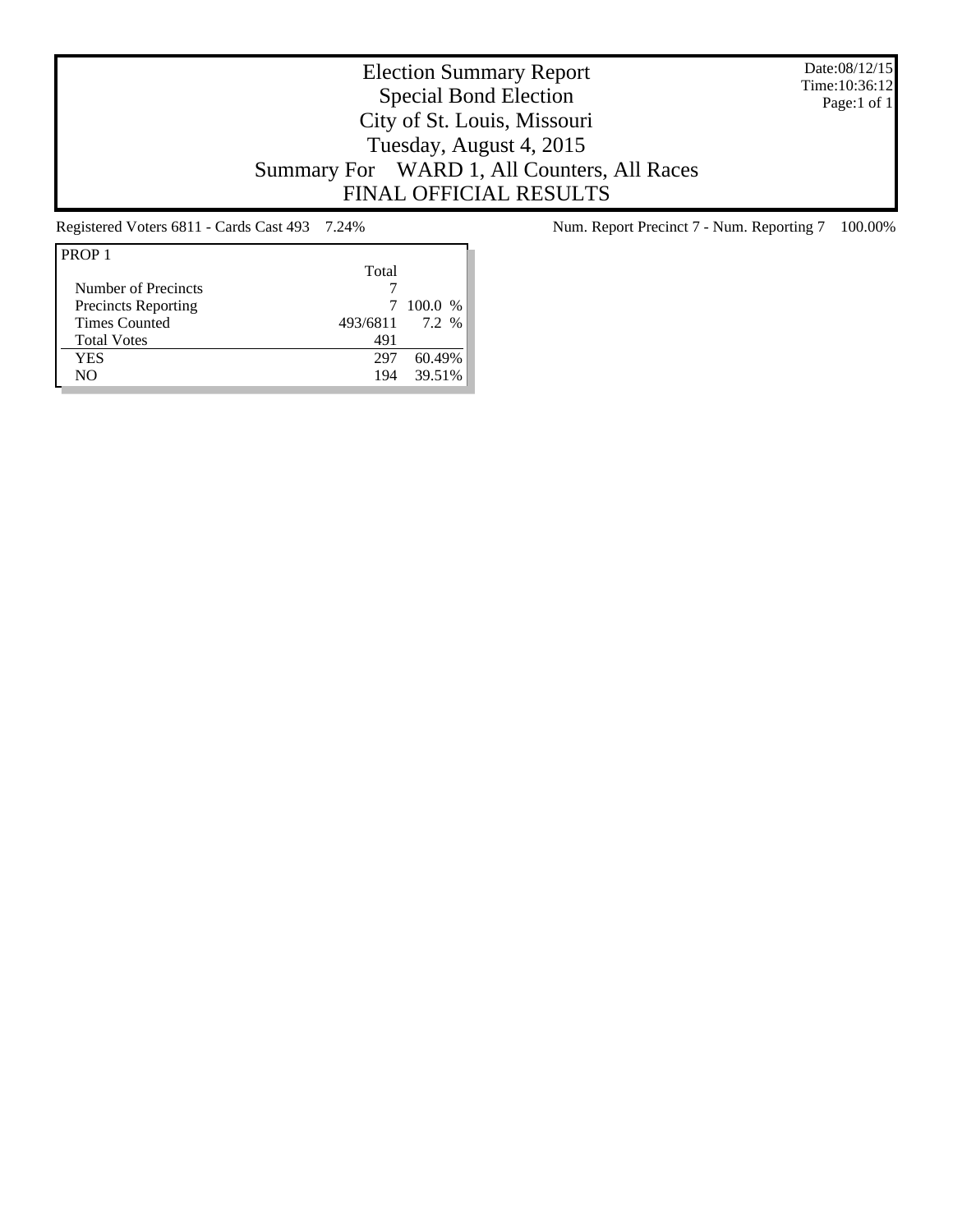Date:08/12/15 Time:10:36:56 Page:1 of 1

# Election Summary Report Special Bond Election City of St. Louis, Missouri Tuesday, August 4, 2015 Summary For WARD 2, All Counters, All Races FINAL OFFICIAL RESULTS

| PROP <sub>1</sub>          |          |           |
|----------------------------|----------|-----------|
|                            | Total    |           |
| Number of Precincts        | 8        |           |
| <b>Precincts Reporting</b> | x        | $100.0\%$ |
| <b>Times Counted</b>       | 416/5988 | 6.9 %     |
| <b>Total Votes</b>         | 416      |           |
| YES                        | 240      | 57.69%    |
| NΟ                         | 176      | 42.31%    |

Registered Voters 5988 - Cards Cast 416 6.95% Num. Report Precinct 8 - Num. Reporting 8 100.00%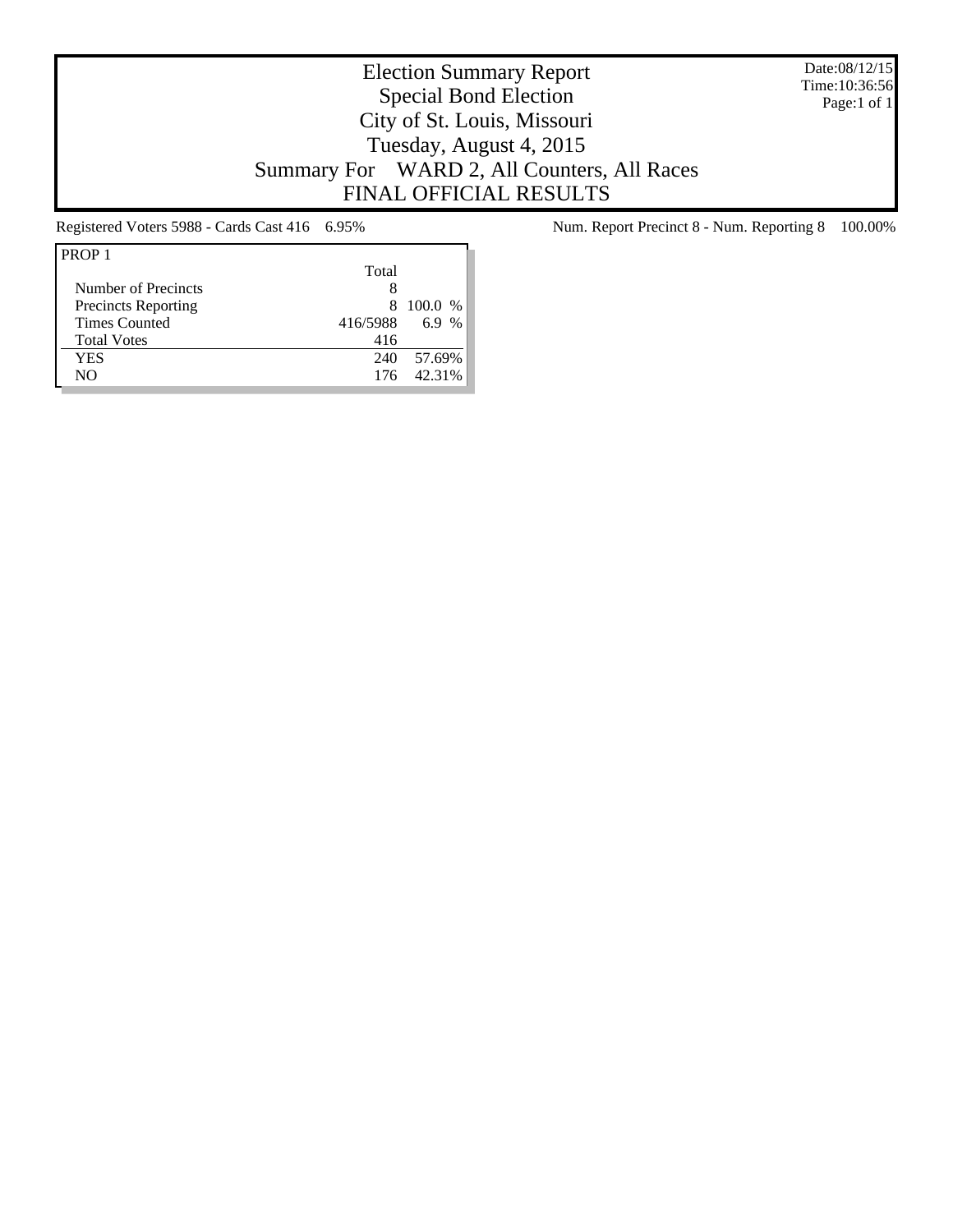Date:08/12/15 Time:10:36:53 Page:1 of 1

# Election Summary Report Special Bond Election City of St. Louis, Missouri Tuesday, August 4, 2015 Summary For WARD 3, All Counters, All Races FINAL OFFICIAL RESULTS

| PROP <sub>1</sub>          |          |           |
|----------------------------|----------|-----------|
|                            | Total    |           |
| Number of Precincts        | g        |           |
| <b>Precincts Reporting</b> | 9        | $100.0\%$ |
| <b>Times Counted</b>       | 303/6343 | 4.8 %     |
| <b>Total Votes</b>         | 302      |           |
| YES                        | 186      | 61.59%    |
| NΟ                         | 116      | 38.41%    |

Registered Voters 6343 - Cards Cast 303 4.78% Num. Report Precinct 9 - Num. Reporting 9 100.00%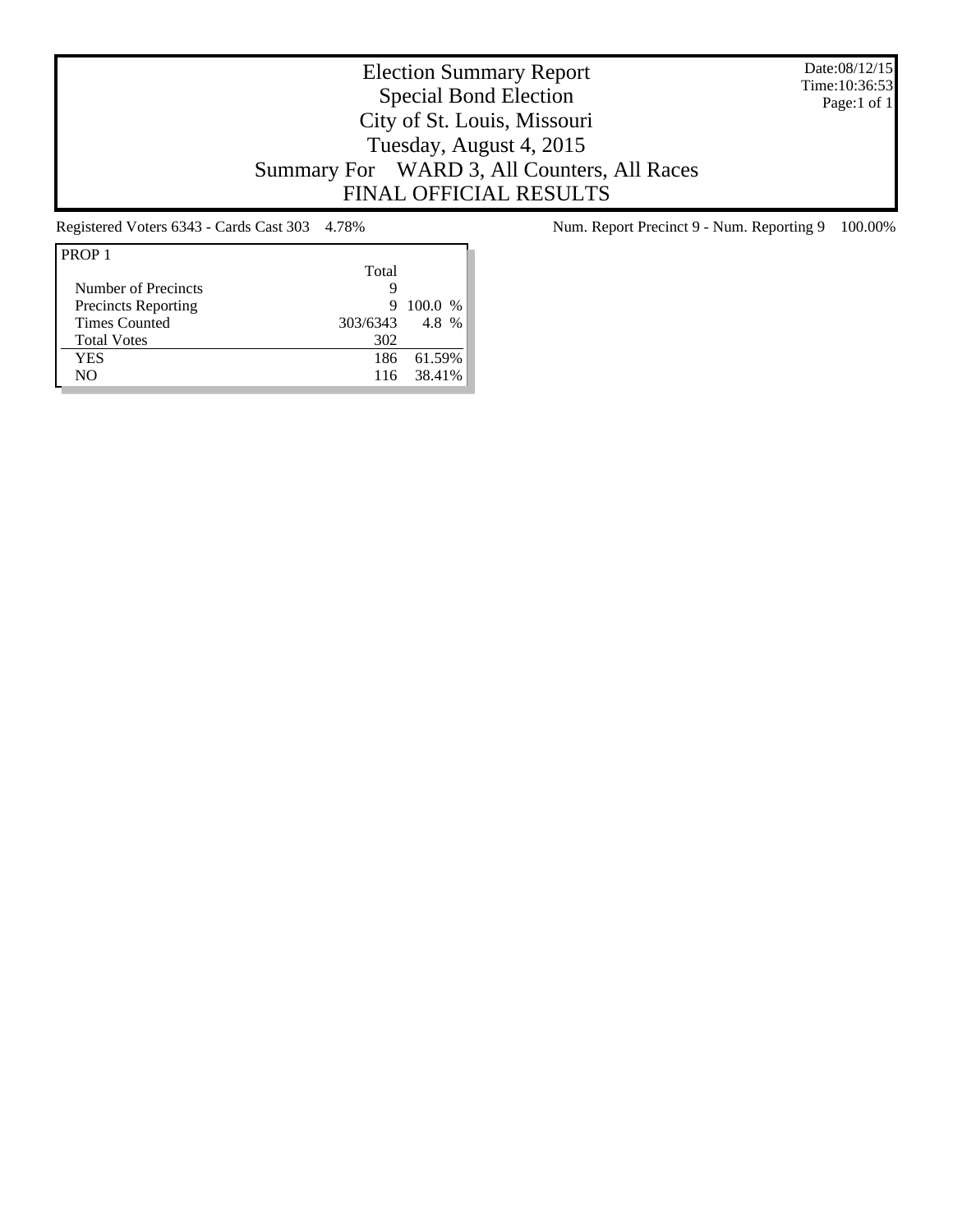Date:08/12/15 Time:10:36:48 Page:1 of 1

# Election Summary Report Special Bond Election City of St. Louis, Missouri Tuesday, August 4, 2015 Summary For WARD 4, All Counters, All Races FINAL OFFICIAL RESULTS

| PROP <sub>1</sub>          |          |             |
|----------------------------|----------|-------------|
|                            | Total    |             |
| Number of Precincts        | 10       |             |
| <b>Precincts Reporting</b> |          | 10, 100.0 % |
| <b>Times Counted</b>       | 394/6756 | 5.8 %       |
| <b>Total Votes</b>         | 393      |             |
| YES                        | 234      | 59.54%      |
| NΟ                         | 159      | 40.46%      |

Registered Voters 6756 - Cards Cast 394 5.83% Num. Report Precinct 10 - Num. Reporting 10 100.00%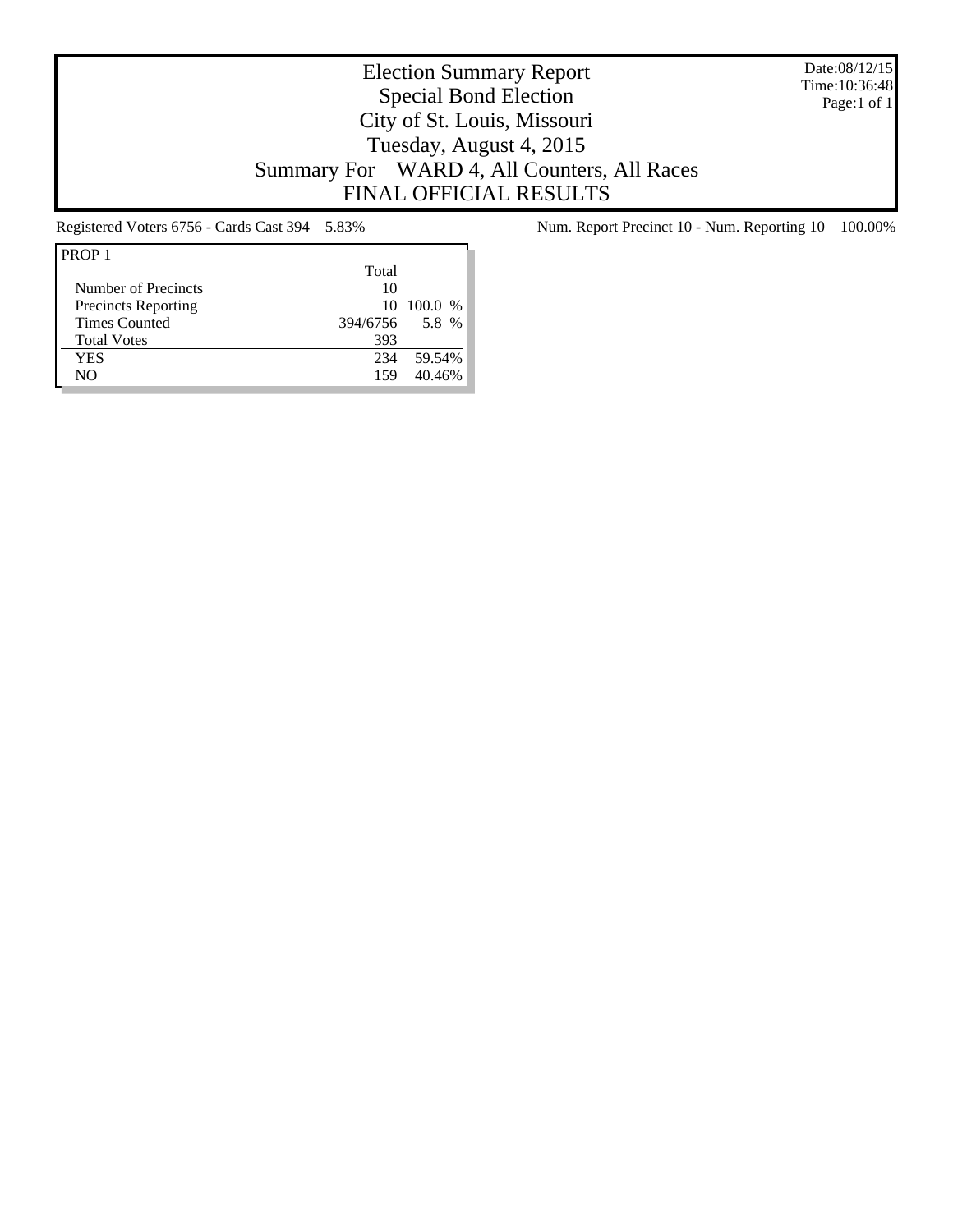Date:08/12/15 Time:10:36:33 Page:1 of 1

# Election Summary Report Special Bond Election City of St. Louis, Missouri Tuesday, August 4, 2015 Summary For WARD 5, All Counters, All Races FINAL OFFICIAL RESULTS

| Total    |         |
|----------|---------|
|          |         |
| x        | 100.0 % |
| 313/5603 | 5.6 %   |
| 310      |         |
| 211      | 68.06%  |
| 99       | 31.94%  |
|          |         |

Registered Voters 5603 - Cards Cast 313 5.59% Num. Report Precinct 8 - Num. Reporting 8 100.00%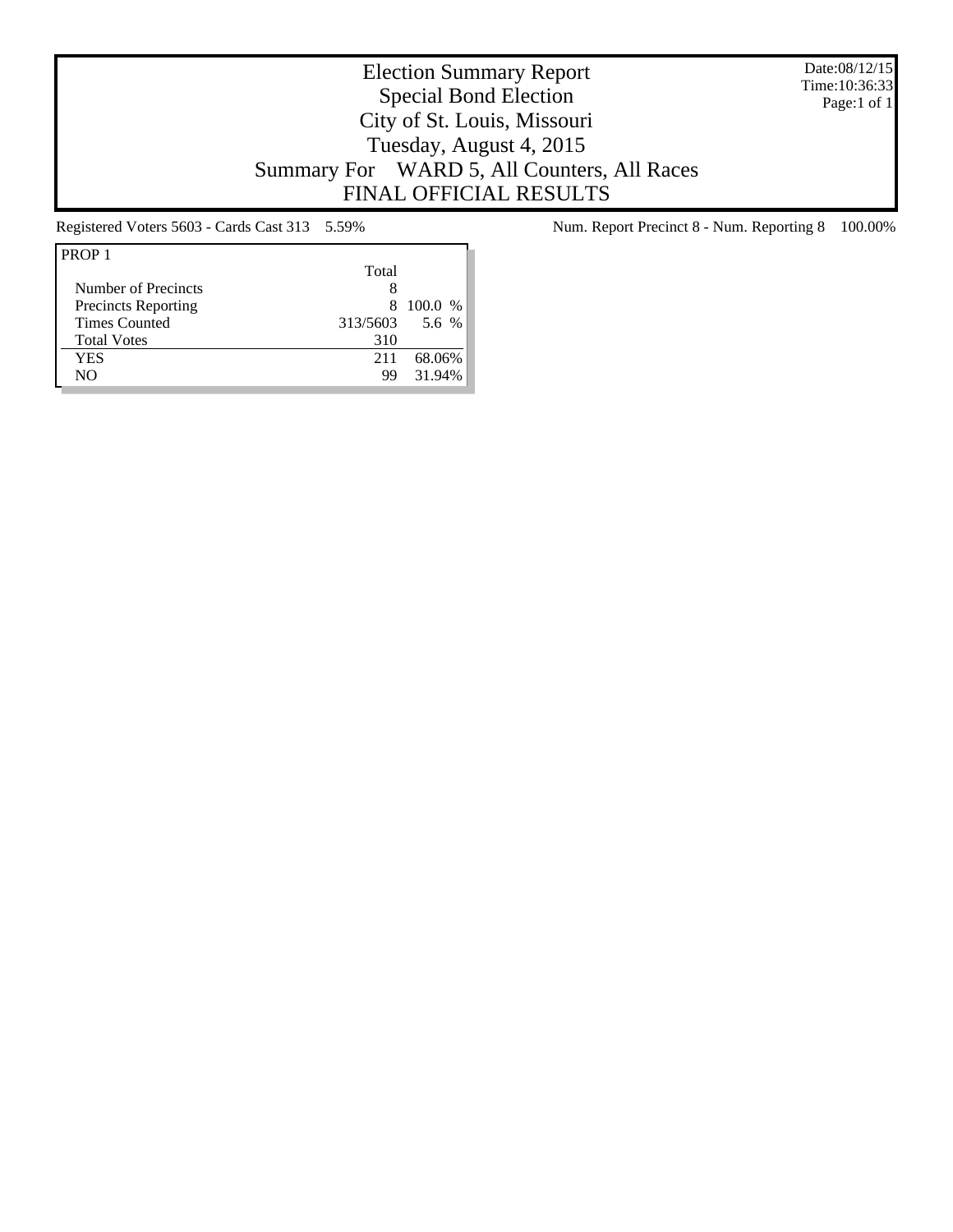Date:08/12/15 Time:10:36:30 Page:1 of 1

# Election Summary Report Special Bond Election City of St. Louis, Missouri Tuesday, August 4, 2015 Summary For WARD 6, All Counters, All Races FINAL OFFICIAL RESULTS

| PROP <sub>1</sub>          |                 |         |
|----------------------------|-----------------|---------|
|                            | Total           |         |
| Number of Precincts        | g               |         |
| <b>Precincts Reporting</b> | 9               | 100.0 % |
| <b>Times Counted</b>       | 769/7273 10.6 % |         |
| <b>Total Votes</b>         | 768             |         |
| YES                        | 526             | 68.49%  |
| NΟ                         | 242.            | 31.51%  |

Registered Voters 7273 - Cards Cast 769 10.57% Num. Report Precinct 9 - Num. Reporting 9 100.00%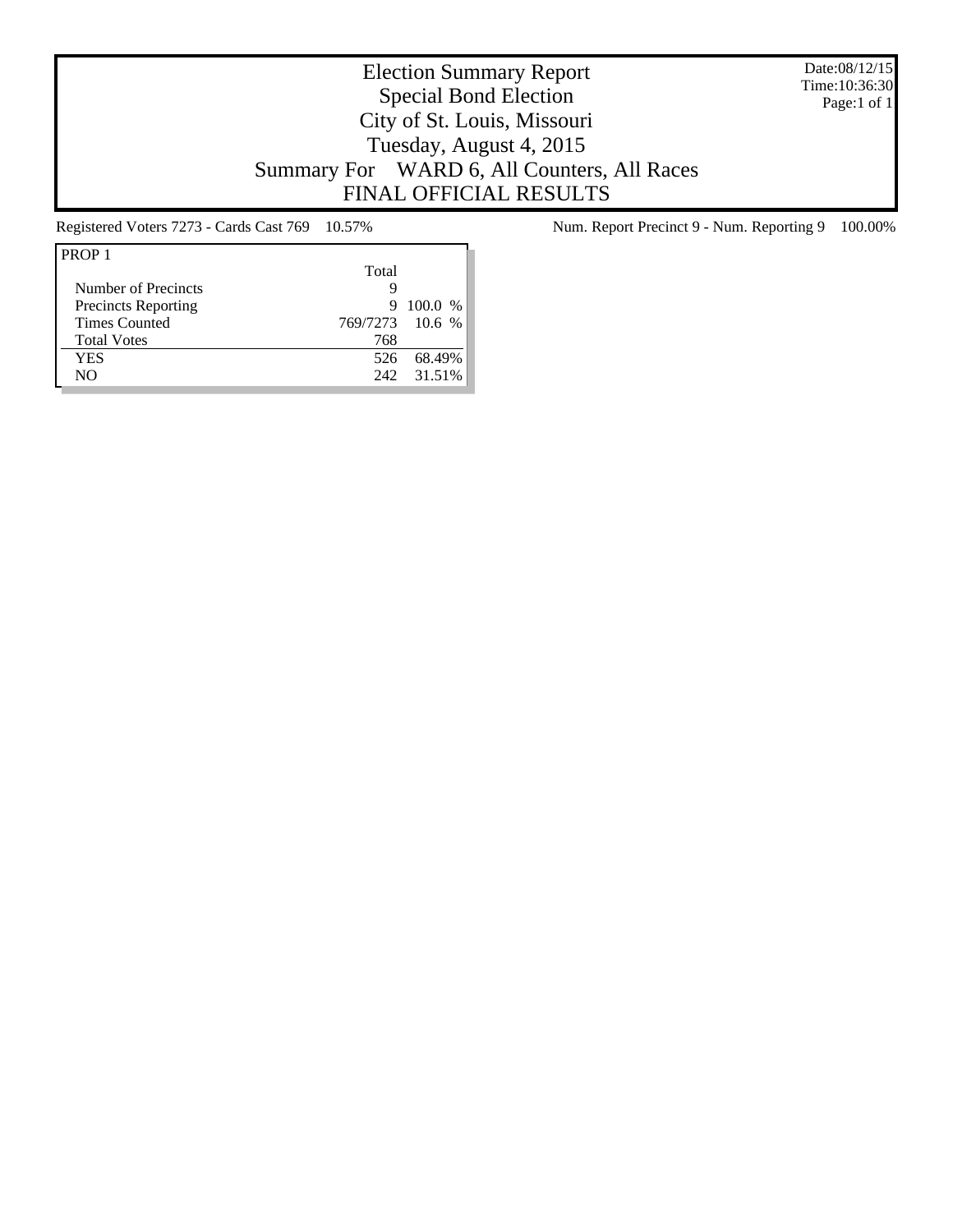Date:08/12/15 Time:10:38:08 Page:1 of 1

# Election Summary Report Special Bond Election City of St. Louis, Missouri Tuesday, August 4, 2015 Summary For WARD 7, All Counters, All Races FINAL OFFICIAL RESULTS

| PROP <sub>1</sub>          |          |           |
|----------------------------|----------|-----------|
|                            | Total    |           |
| Number of Precincts        | 6        |           |
| <b>Precincts Reporting</b> |          | 6 100.0 % |
| <b>Times Counted</b>       | 604/6509 | $9.3\%$   |
| <b>Total Votes</b>         | 603      |           |
| YES                        | 355      | 58.87%    |
| NΟ                         | 248      | 41.13%    |

Registered Voters 6509 - Cards Cast 604 9.28% Num. Report Precinct 6 - Num. Reporting 6 100.00%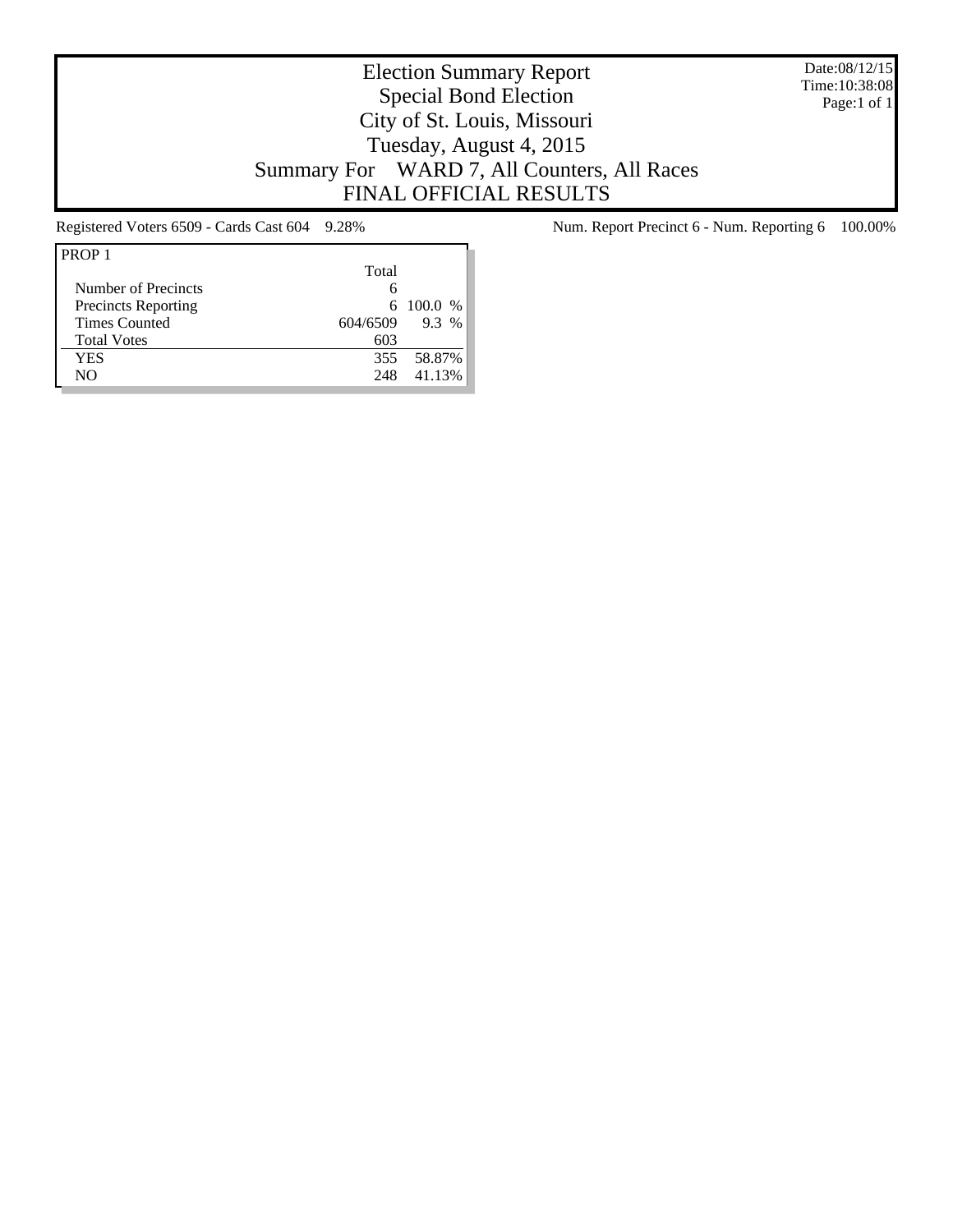Date:08/12/15 Time:10:38:03 Page:1 of 1

# Election Summary Report Special Bond Election City of St. Louis, Missouri Tuesday, August 4, 2015 Summary For WARD 8, All Counters, All Races FINAL OFFICIAL RESULTS

| PROP <sub>1</sub>          |                 |           |
|----------------------------|-----------------|-----------|
|                            | Total           |           |
| Number of Precincts        | Q               |           |
| <b>Precincts Reporting</b> | 9               | $100.0\%$ |
| <b>Times Counted</b>       | 909/7400 12.3 % |           |
| <b>Total Votes</b>         | 906             |           |
| YES                        | 567             | 62.58%    |
| NΟ                         | 339             | 37.42%    |

Registered Voters 7400 - Cards Cast 909 12.28% Num. Report Precinct 9 - Num. Reporting 9 100.00%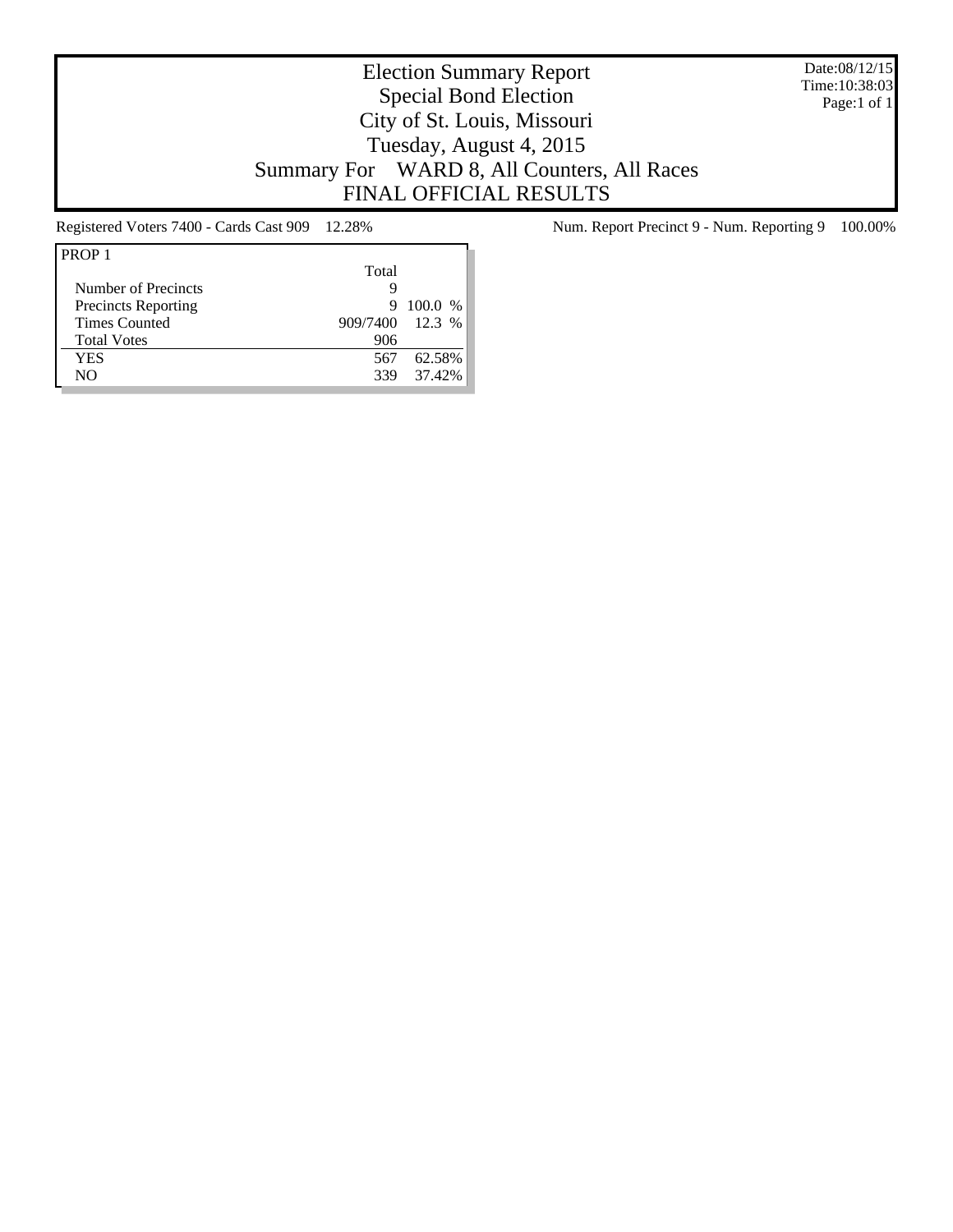Date:08/12/15 Time:10:38:00 Page:1 of 1

# Election Summary Report Special Bond Election City of St. Louis, Missouri Tuesday, August 4, 2015 Summary For WARD 9, All Counters, All Races FINAL OFFICIAL RESULTS

| PROP <sub>1</sub>          |          |         |
|----------------------------|----------|---------|
|                            | Total    |         |
| Number of Precincts        | Q        |         |
| <b>Precincts Reporting</b> | 9        | 100.0 % |
| <b>Times Counted</b>       | 495/6063 | 8.2%    |
| <b>Total Votes</b>         | 493      |         |
| <b>YES</b>                 | 298      | 60.45%  |
| NΟ                         | 195      | 39.55%  |

Registered Voters 6063 - Cards Cast 495 8.16% Num. Report Precinct 9 - Num. Reporting 9 100.00%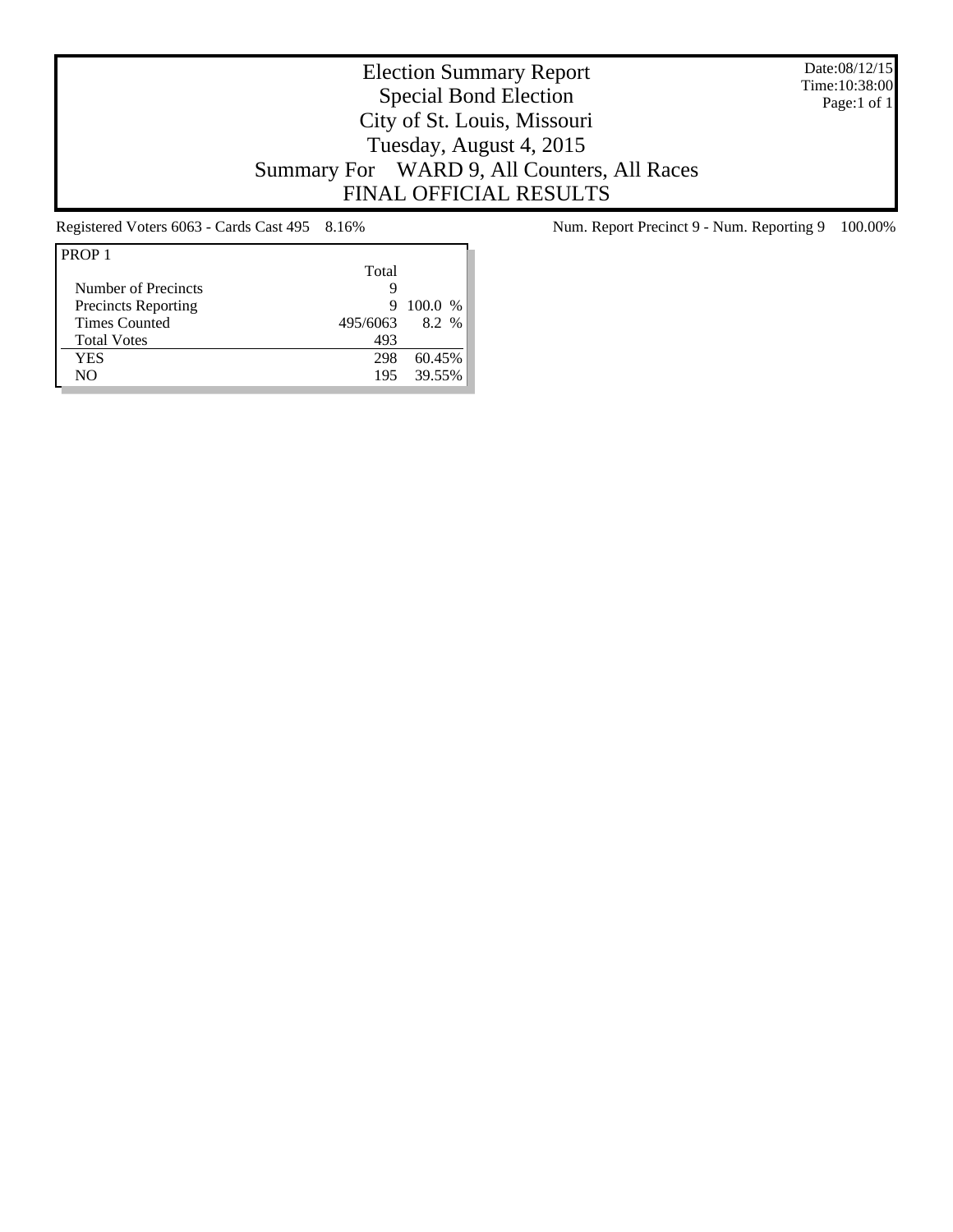Date:08/12/15 Time:10:37:56 Page:1 of 1

# Election Summary Report Special Bond Election City of St. Louis, Missouri Tuesday, August 4, 2015 Summary For WARD 10, All Counters, All Races FINAL OFFICIAL RESULTS

| PROP <sub>1</sub>          |          |         |
|----------------------------|----------|---------|
|                            | Total    |         |
| Number of Precincts        | Q        |         |
| <b>Precincts Reporting</b> | 9        | 100.0 % |
| <b>Times Counted</b>       | 615/6603 | $9.3\%$ |
| <b>Total Votes</b>         | 612      |         |
| YES                        | 340      | 55.56%  |
| NΟ                         | 272      | 44 44%  |

Registered Voters 6603 - Cards Cast 615 9.31% Num. Report Precinct 9 - Num. Reporting 9 100.00%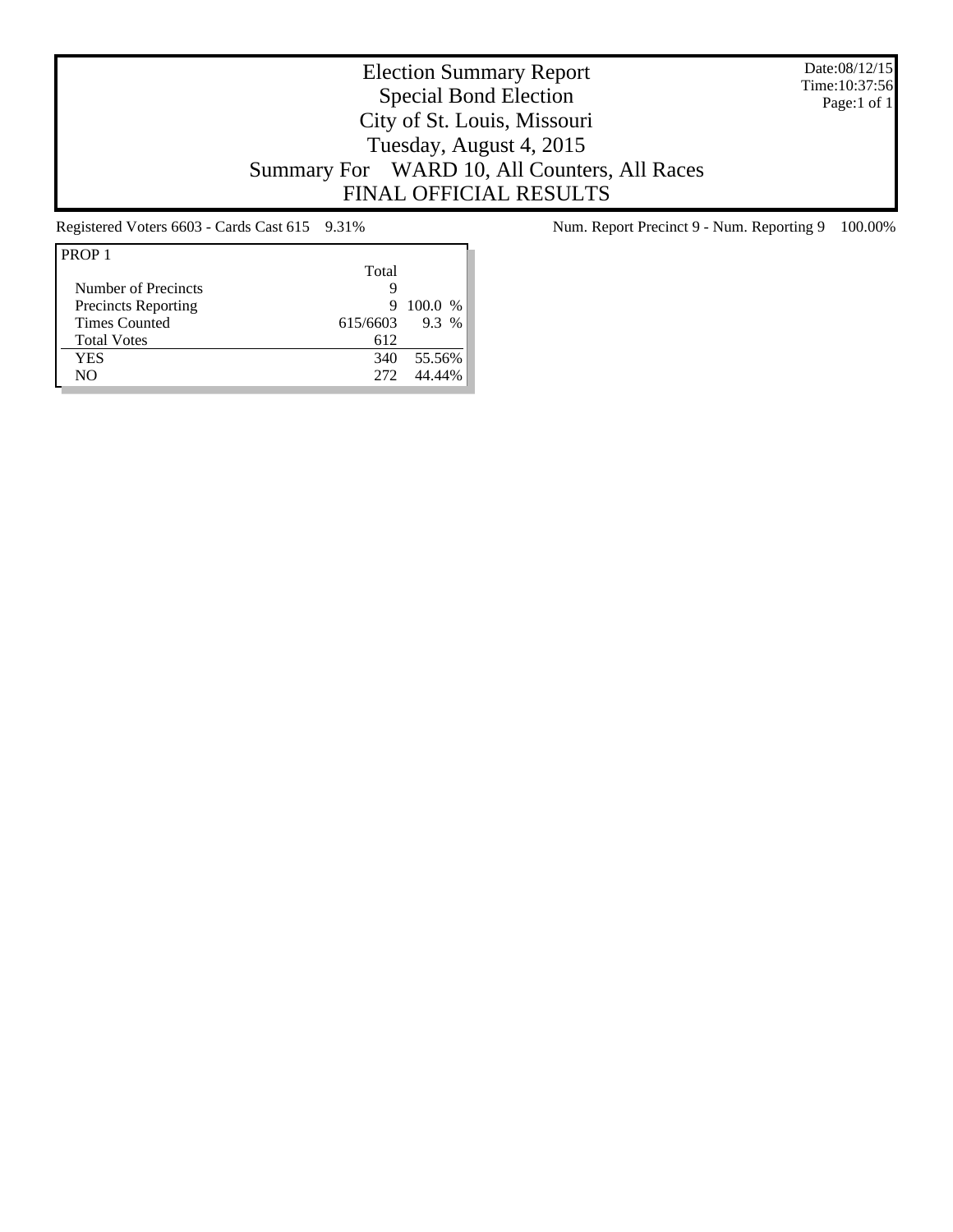Date:08/12/15 Time:10:37:52 Page:1 of 1

# Election Summary Report Special Bond Election City of St. Louis, Missouri Tuesday, August 4, 2015 Summary For WARD 11, All Counters, All Races FINAL OFFICIAL RESULTS

| PROP <sub>1</sub>          |          |             |
|----------------------------|----------|-------------|
|                            | Total    |             |
| Number of Precincts        | 6        |             |
| <b>Precincts Reporting</b> |          | 6 100.0 $%$ |
| <b>Times Counted</b>       | 567/5931 | 9.6 %       |
| <b>Total Votes</b>         | 567      |             |
| YES                        | 329      | 58.02%      |
| NΟ                         | 238      | 41.98%      |

Registered Voters 5931 - Cards Cast 567 9.56% Num. Report Precinct 6 - Num. Reporting 6 100.00%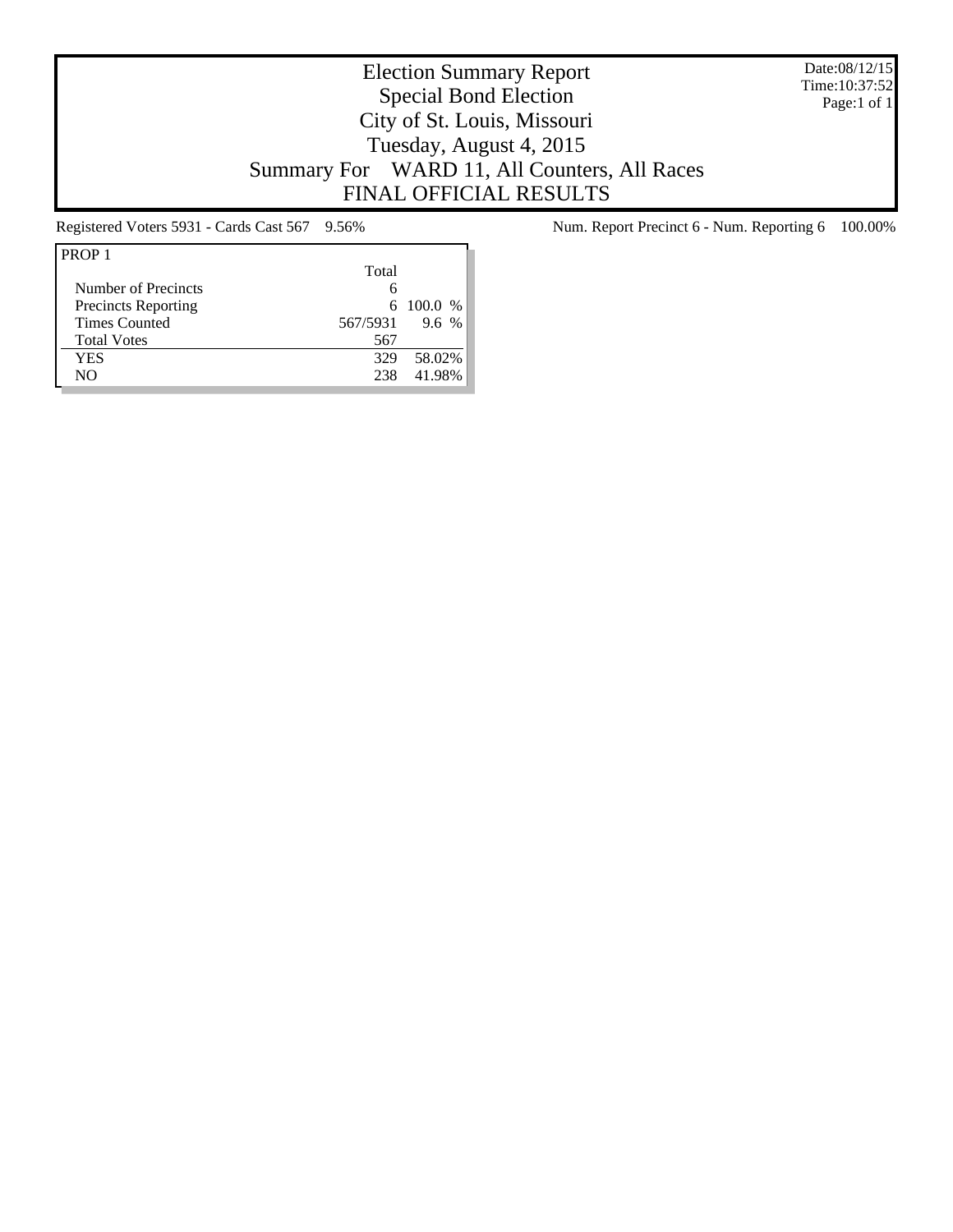Date:08/12/15 Time:10:37:47 Page:1 of 1

# Election Summary Report Special Bond Election City of St. Louis, Missouri Tuesday, August 4, 2015 Summary For WARD 12, All Counters, All Races FINAL OFFICIAL RESULTS

| PROP <sub>1</sub>          |                 |         |
|----------------------------|-----------------|---------|
|                            | Total           |         |
| Number of Precincts        | 8               |         |
| <b>Precincts Reporting</b> | 8.              | 100.0 % |
| <b>Times Counted</b>       | 992/7430 13.4 % |         |
| <b>Total Votes</b>         | 992             |         |
| YES                        | 565             | 56.96%  |
| NΟ                         | 427             | 43.04%  |

Registered Voters 7430 - Cards Cast 992 13.35% Num. Report Precinct 8 - Num. Reporting 8 100.00%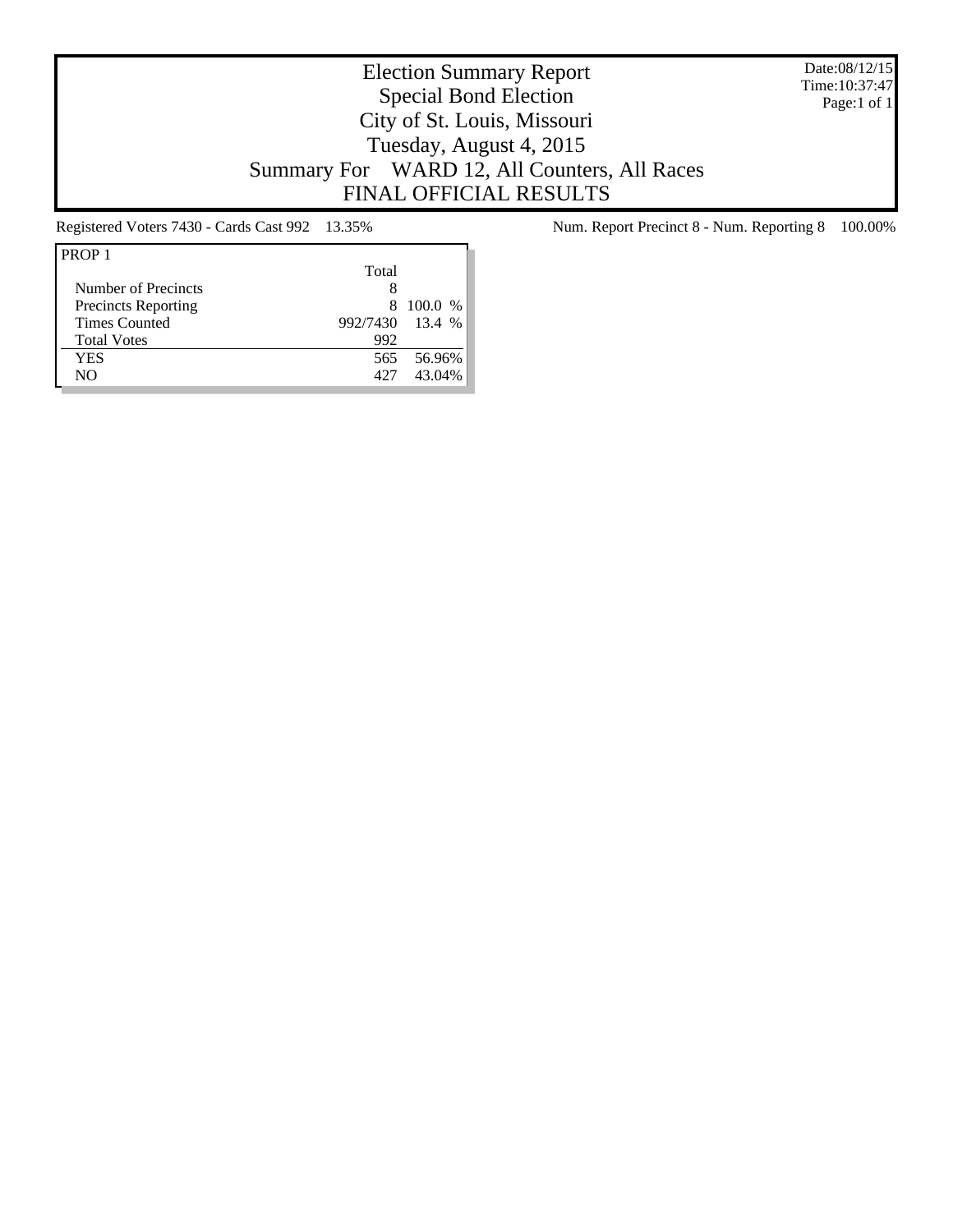Date:08/12/15 Time:10:37:42 Page:1 of 1

# Election Summary Report Special Bond Election City of St. Louis, Missouri Tuesday, August 4, 2015 Summary For WARD 13, All Counters, All Races FINAL OFFICIAL RESULTS

| PROP <sub>1</sub>          |                 |               |
|----------------------------|-----------------|---------------|
|                            | Total           |               |
| Number of Precincts        |                 |               |
| <b>Precincts Reporting</b> |                 | $6\ 100.0\ %$ |
| <b>Times Counted</b>       | 716/6422 11.1 % |               |
| <b>Total Votes</b>         | 716             |               |
| YES                        | 429             | 59.92%        |
| NΟ                         | 287             | 40.08%        |

Registered Voters 6422 - Cards Cast 716 11.15% Num. Report Precinct 6 - Num. Reporting 6 100.00%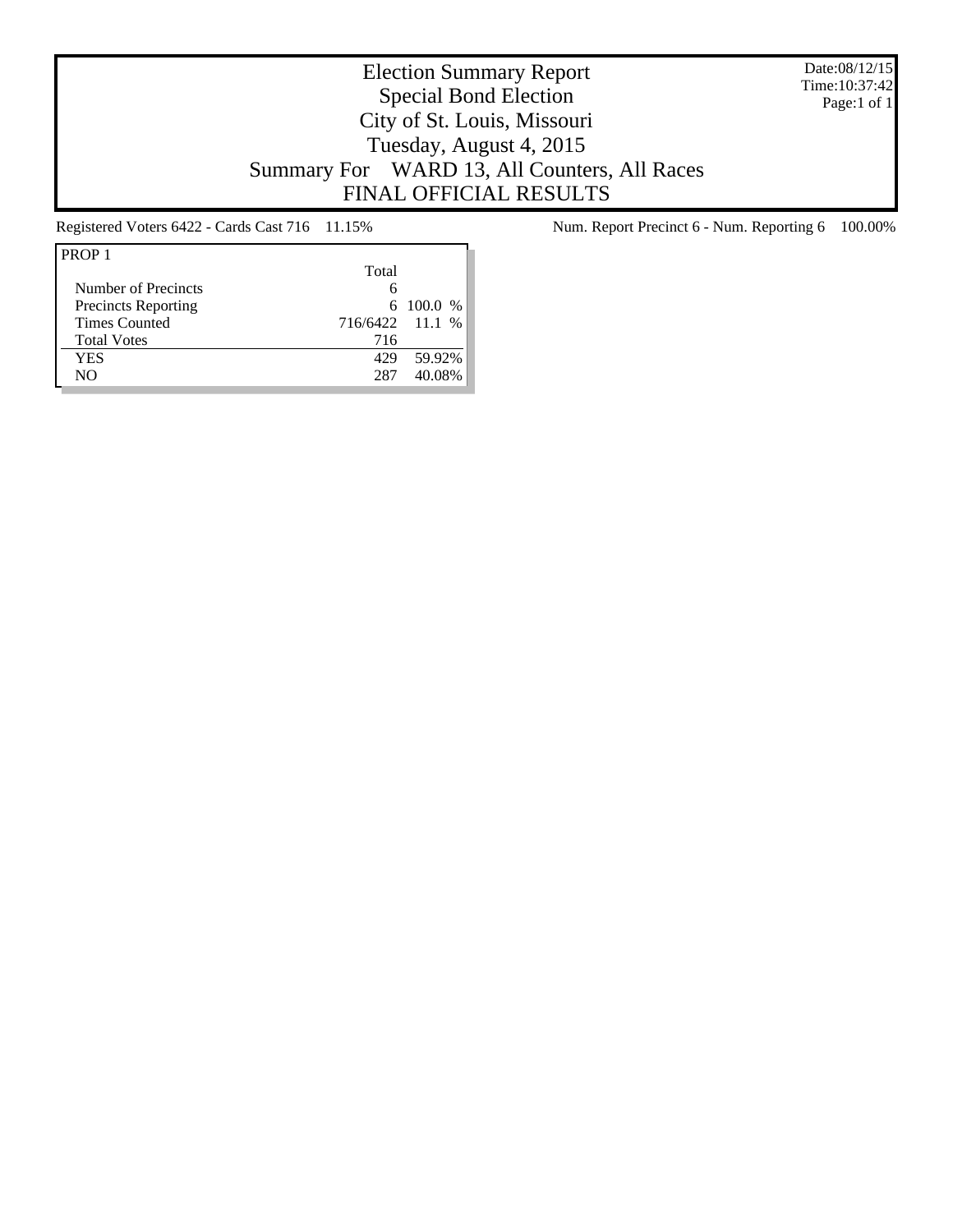Date:08/12/15 Time:10:37:40 Page:1 of 1

# Election Summary Report Special Bond Election City of St. Louis, Missouri Tuesday, August 4, 2015 Summary For WARD 14, All Counters, All Races FINAL OFFICIAL RESULTS

| Total           |           |
|-----------------|-----------|
|                 |           |
| 9               | $100.0\%$ |
| 638/5938 10.7 % |           |
| 637             |           |
| 384             | 60.28%    |
| 253             | 39.72%    |
|                 |           |

Registered Voters 5938 - Cards Cast 638 10.74% Num. Report Precinct 9 - Num. Reporting 9 100.00%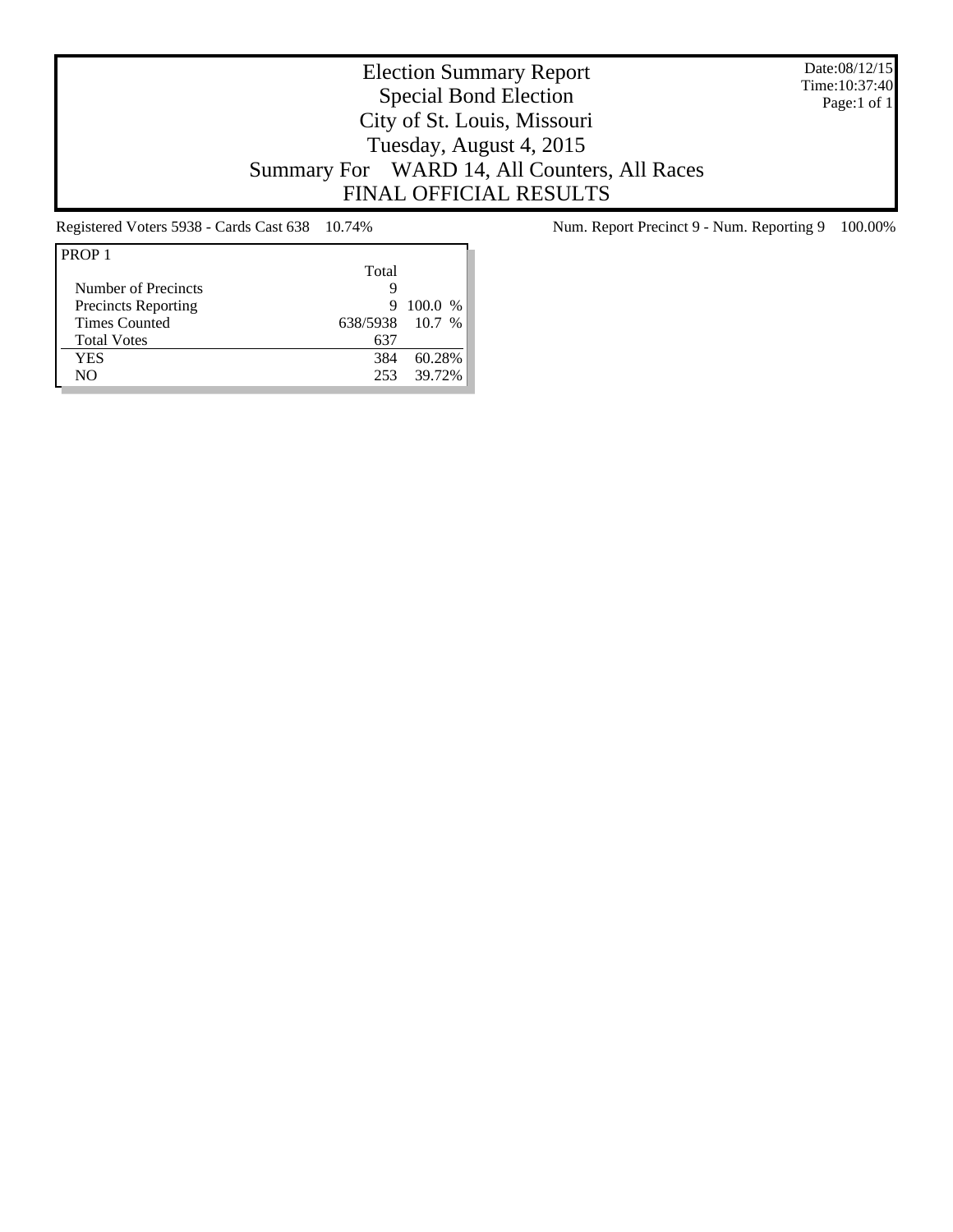Date:08/12/15 Time:10:39:37 Page:1 of 1

# Election Summary Report Special Bond Election City of St. Louis, Missouri Tuesday, August 4, 2015 Summary For WARD 15, All Counters, All Races FINAL OFFICIAL RESULTS

| Total |                 |
|-------|-----------------|
|       |                 |
|       | $100.0\%$       |
|       |                 |
| 782   |                 |
| 500   | 63.94%          |
| 282   | 36.06%          |
|       | 782/6729 11.6 % |

Registered Voters 6729 - Cards Cast 782 11.62% Num. Report Precinct 7 - Num. Reporting 7 100.00%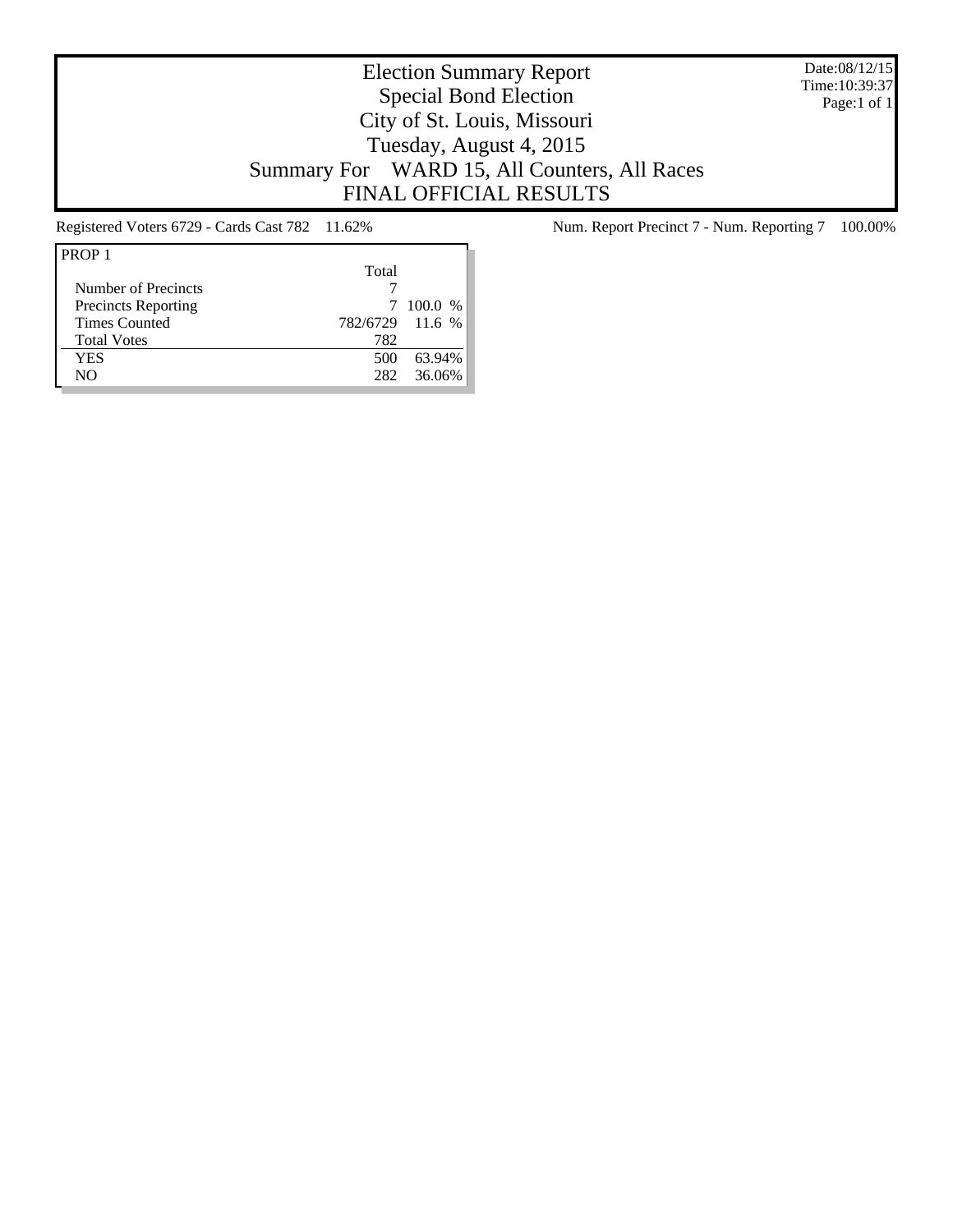Date:08/12/15 Time:10:39:32 Page:1 of 1

# Election Summary Report Special Bond Election City of St. Louis, Missouri Tuesday, August 4, 2015 Summary For WARD 16, All Counters, All Races FINAL OFFICIAL RESULTS

| PROP <sub>1</sub>          |                  |           |
|----------------------------|------------------|-----------|
|                            | Total            |           |
| Number of Precincts        | 8                |           |
| <b>Precincts Reporting</b> |                  | 8 100.0 % |
| <b>Times Counted</b>       | 1292/8056 16.0 % |           |
| <b>Total Votes</b>         | 1290             |           |
| YES                        | 724              | 56.12%    |
| NΟ                         | 566              | 43.88%    |

Registered Voters 8056 - Cards Cast 1292 16.04% Num. Report Precinct 8 - Num. Reporting 8 100.00%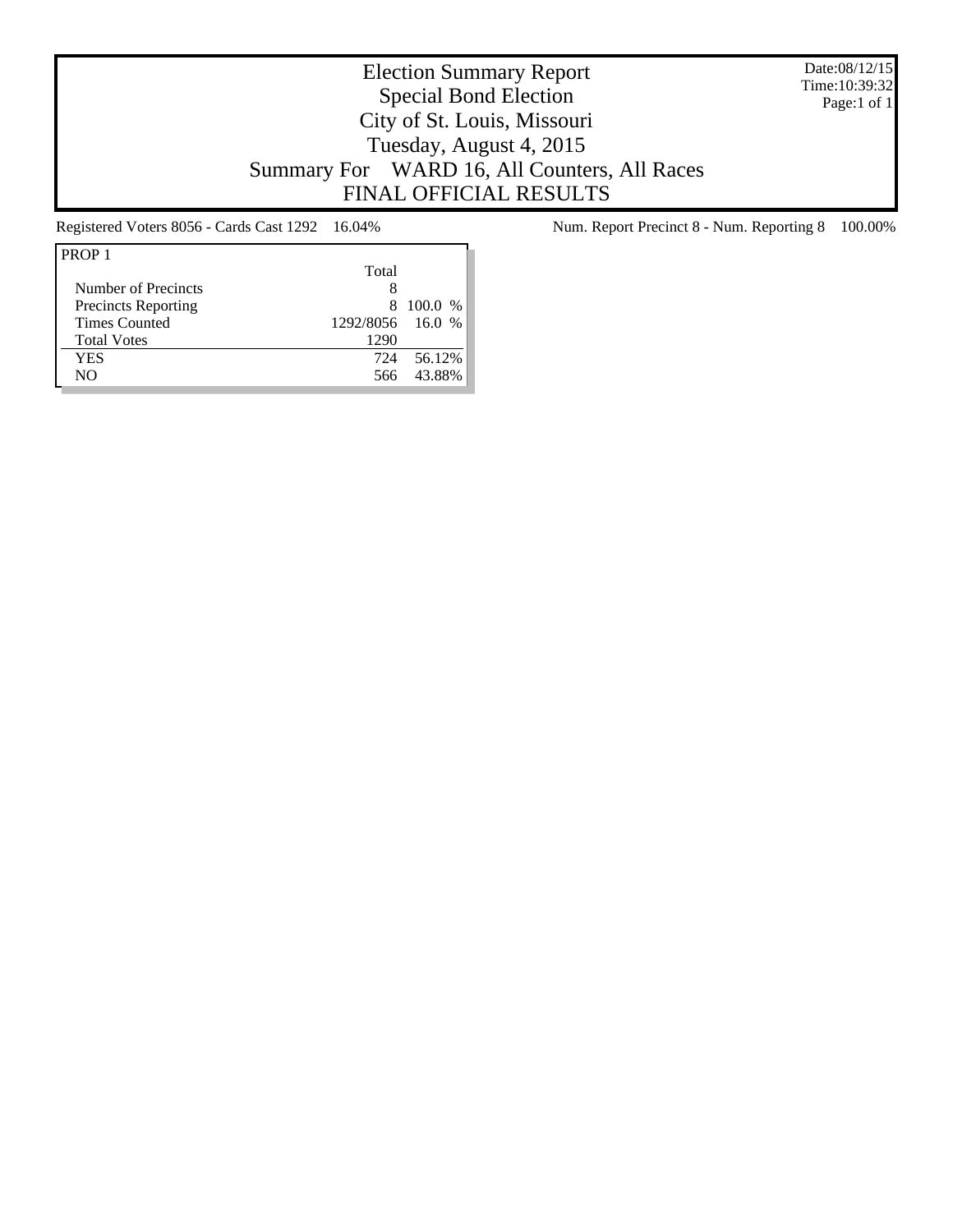Date:08/12/15 Time:10:39:28 Page:1 of 1

# Election Summary Report Special Bond Election City of St. Louis, Missouri Tuesday, August 4, 2015 Summary For WARD 17, All Counters, All Races FINAL OFFICIAL RESULTS

| PROP <sub>1</sub>          |                 |         |
|----------------------------|-----------------|---------|
|                            | Total           |         |
| Number of Precincts        | 8               |         |
| <b>Precincts Reporting</b> | 8.              | 100.0 % |
| <b>Times Counted</b>       | 632/6119 10.3 % |         |
| <b>Total Votes</b>         | 631             |         |
| YES                        | 473             | 74.96%  |
| NΟ                         | 158             | 25.04%  |

Registered Voters 6119 - Cards Cast 632 10.33% Num. Report Precinct 8 - Num. Reporting 8 100.00%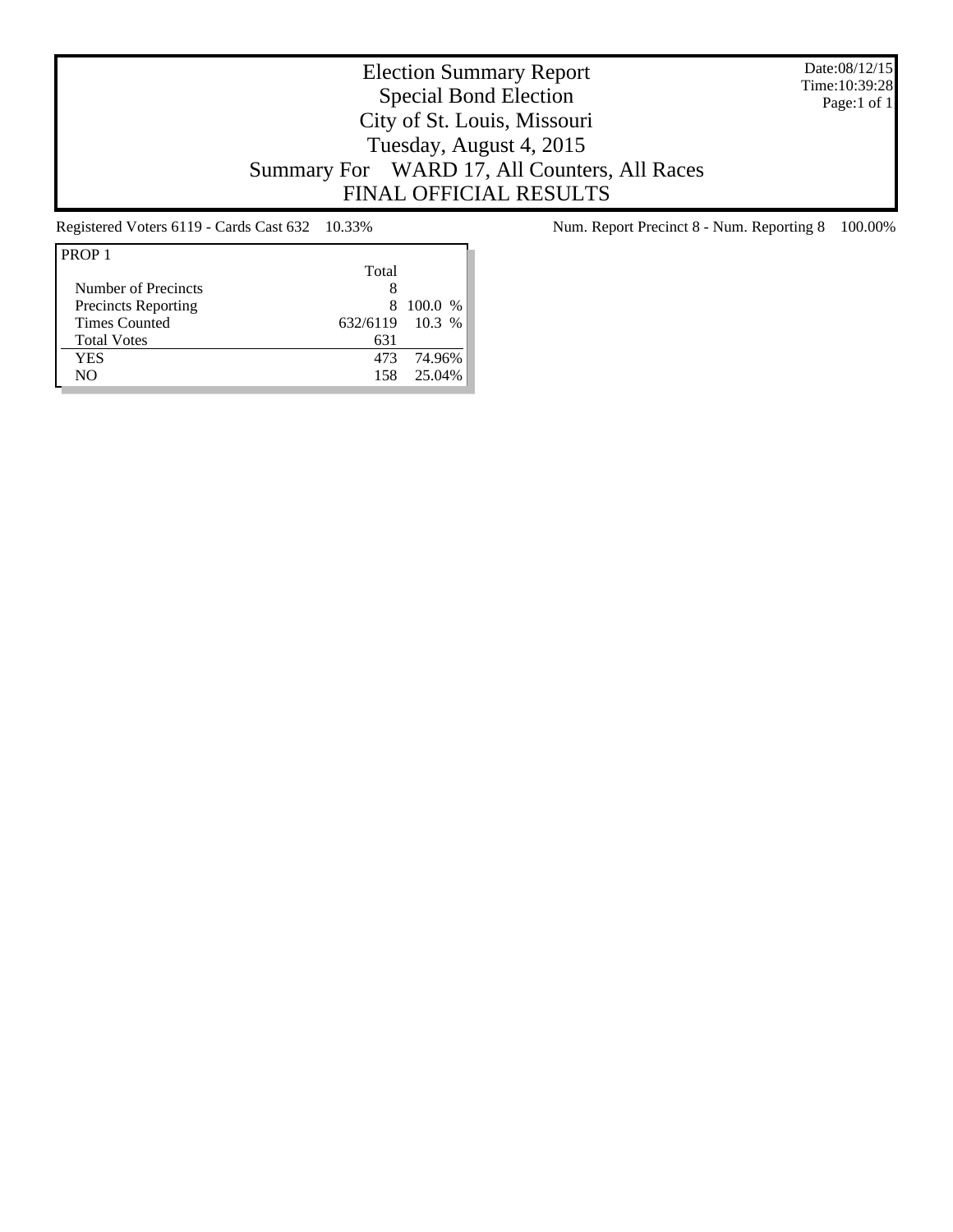Date:08/12/15 Time:10:39:25 Page:1 of 1

# Election Summary Report Special Bond Election City of St. Louis, Missouri Tuesday, August 4, 2015 Summary For WARD 18, All Counters, All Races FINAL OFFICIAL RESULTS

| PROP <sub>1</sub>          |          |                      |
|----------------------------|----------|----------------------|
|                            | Total    |                      |
| Number of Precincts        | 6        |                      |
| <b>Precincts Reporting</b> |          | 6 100.0 %            |
| <b>Times Counted</b>       | 482/5381 | 9.0<br>$\frac{0}{6}$ |
| <b>Total Votes</b>         | 480      |                      |
| YES                        | 230      | 47.92%               |
| NΟ                         | 250      | 52.08%               |

Registered Voters 5381 - Cards Cast 482 8.96% Num. Report Precinct 6 - Num. Reporting 6 100.00%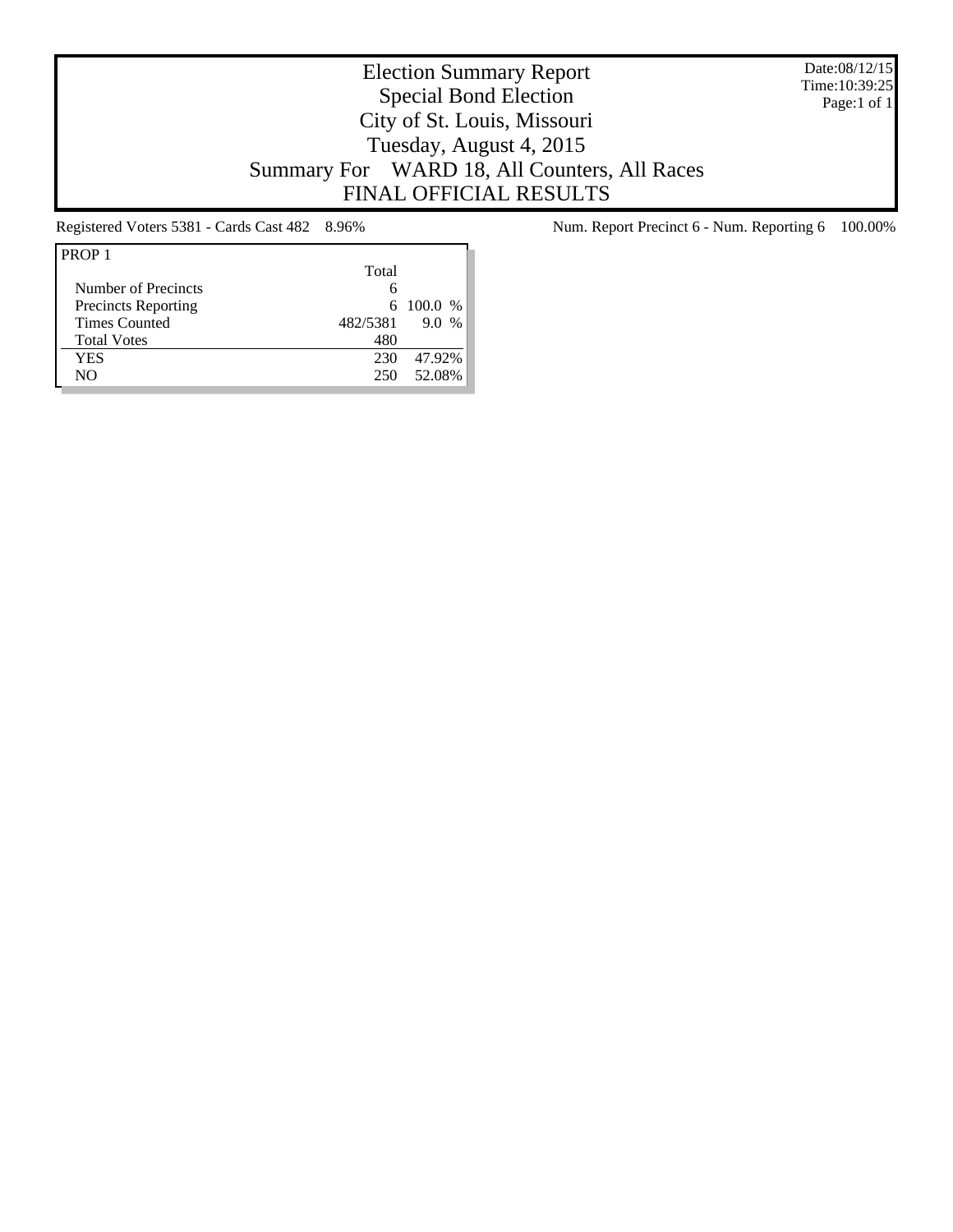Date:08/12/15 Time:10:39:21 Page:1 of 1

# Election Summary Report Special Bond Election City of St. Louis, Missouri Tuesday, August 4, 2015 Summary For WARD 19, All Counters, All Races FINAL OFFICIAL RESULTS

| PROP <sub>1</sub>          |          |         |
|----------------------------|----------|---------|
|                            | Total    |         |
| Number of Precincts        | g        |         |
| <b>Precincts Reporting</b> | 9        | 100.0 % |
| <b>Times Counted</b>       | 382/5509 | 6.9 %   |
| <b>Total Votes</b>         | 379      |         |
| YES                        | 253      | 66.75%  |
| NΟ                         | 126      | 33.25%  |

Registered Voters 5509 - Cards Cast 382 6.93% Num. Report Precinct 9 - Num. Reporting 9 100.00%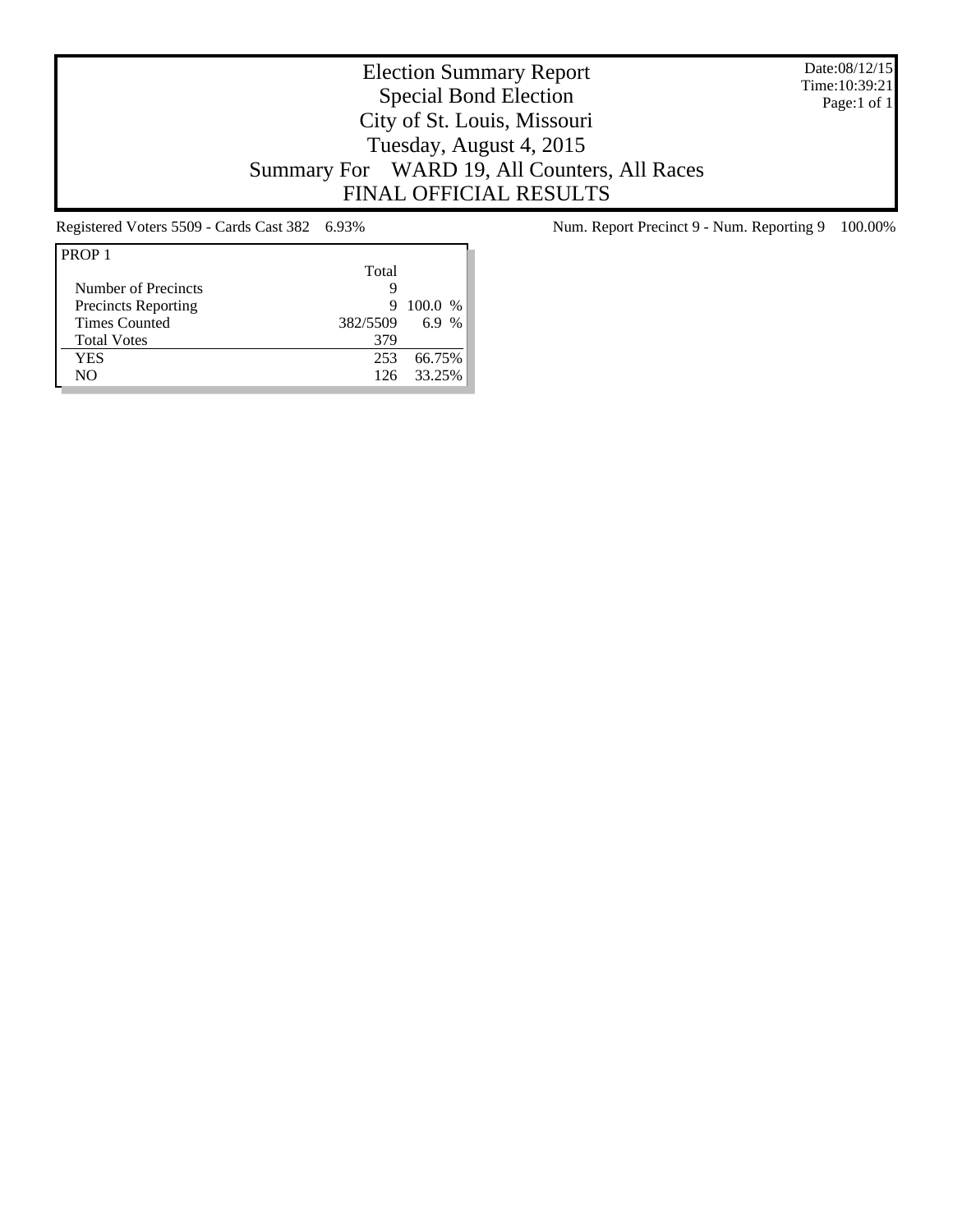Date:08/12/15 Time:10:39:17 Page:1 of 1

# Election Summary Report Special Bond Election City of St. Louis, Missouri Tuesday, August 4, 2015 Summary For WARD 20, All Counters, All Races FINAL OFFICIAL RESULTS

| PROP <sub>1</sub>          |          |           |
|----------------------------|----------|-----------|
|                            | Total    |           |
| Number of Precincts        |          |           |
| <b>Precincts Reporting</b> |          | $100.0\%$ |
| <b>Times Counted</b>       | 307/5402 | 5.7 %     |
| <b>Total Votes</b>         | 307      |           |
| YES                        | 198      | 64.50%    |
| NΟ                         | 109      | 35.50%    |

Registered Voters 5402 - Cards Cast 307 5.68% Num. Report Precinct 7 - Num. Reporting 7 100.00%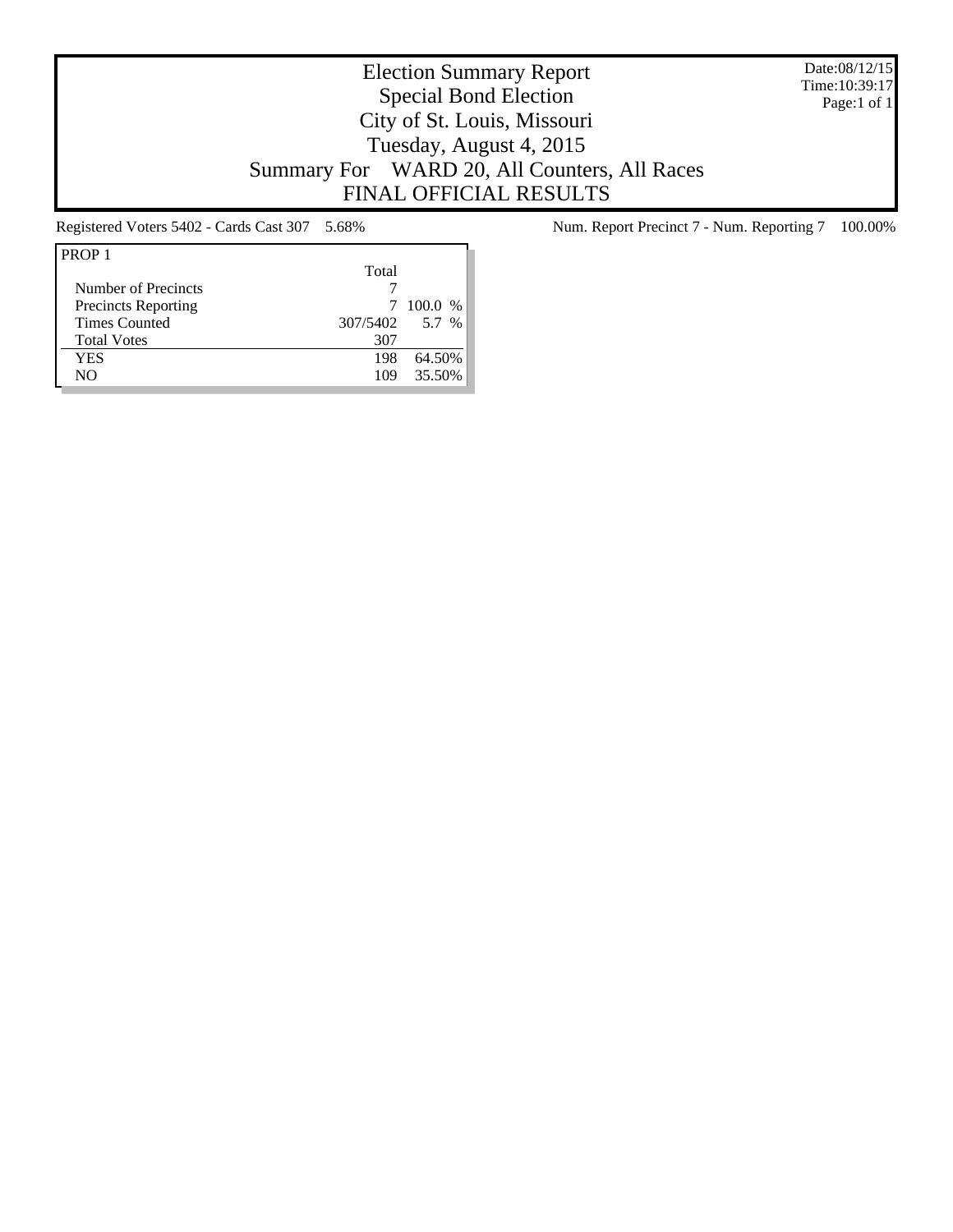Date:08/12/15 Time:10:39:13 Page:1 of 1

# Election Summary Report Special Bond Election City of St. Louis, Missouri Tuesday, August 4, 2015 Summary For WARD 21, All Counters, All Races FINAL OFFICIAL RESULTS

| PROP <sub>1</sub>          |          |         |
|----------------------------|----------|---------|
|                            | Total    |         |
| Number of Precincts        | Q        |         |
| <b>Precincts Reporting</b> | 9        | 100.0 % |
| <b>Times Counted</b>       | 480/7289 | 6.6 $%$ |
| <b>Total Votes</b>         | 480      |         |
| YES                        | 293      | 61.04%  |
| NO                         | 187      | 38.96%  |

Registered Voters 7289 - Cards Cast 480 6.59% Num. Report Precinct 9 - Num. Reporting 9 100.00%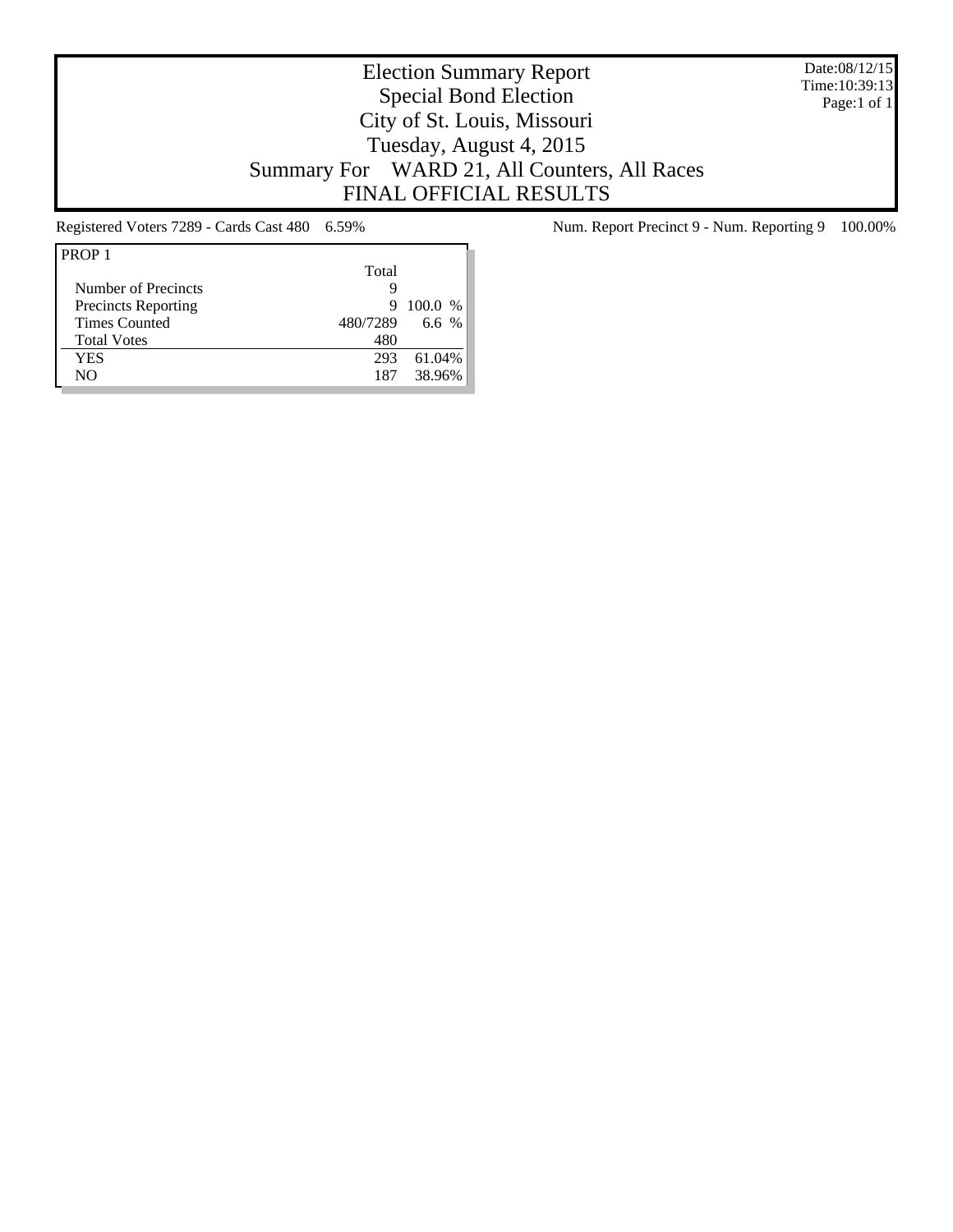Date:08/12/15 Time:10:39:10 Page:1 of 1

# Election Summary Report Special Bond Election City of St. Louis, Missouri Tuesday, August 4, 2015 Summary For WARD 22, All Counters, All Races FINAL OFFICIAL RESULTS

| PROP <sub>1</sub>          |          |         |
|----------------------------|----------|---------|
|                            | Total    |         |
| Number of Precincts        |          |         |
| <b>Precincts Reporting</b> | 8        | 100.0 % |
| <b>Times Counted</b>       | 374/6324 | 5.9 %   |
| <b>Total Votes</b>         | 373      |         |
| YES                        | 244      | 65.42%  |
| NΟ                         | 129      | 34.58%  |

Registered Voters 6324 - Cards Cast 374 5.91% Num. Report Precinct 8 - Num. Reporting 8 100.00%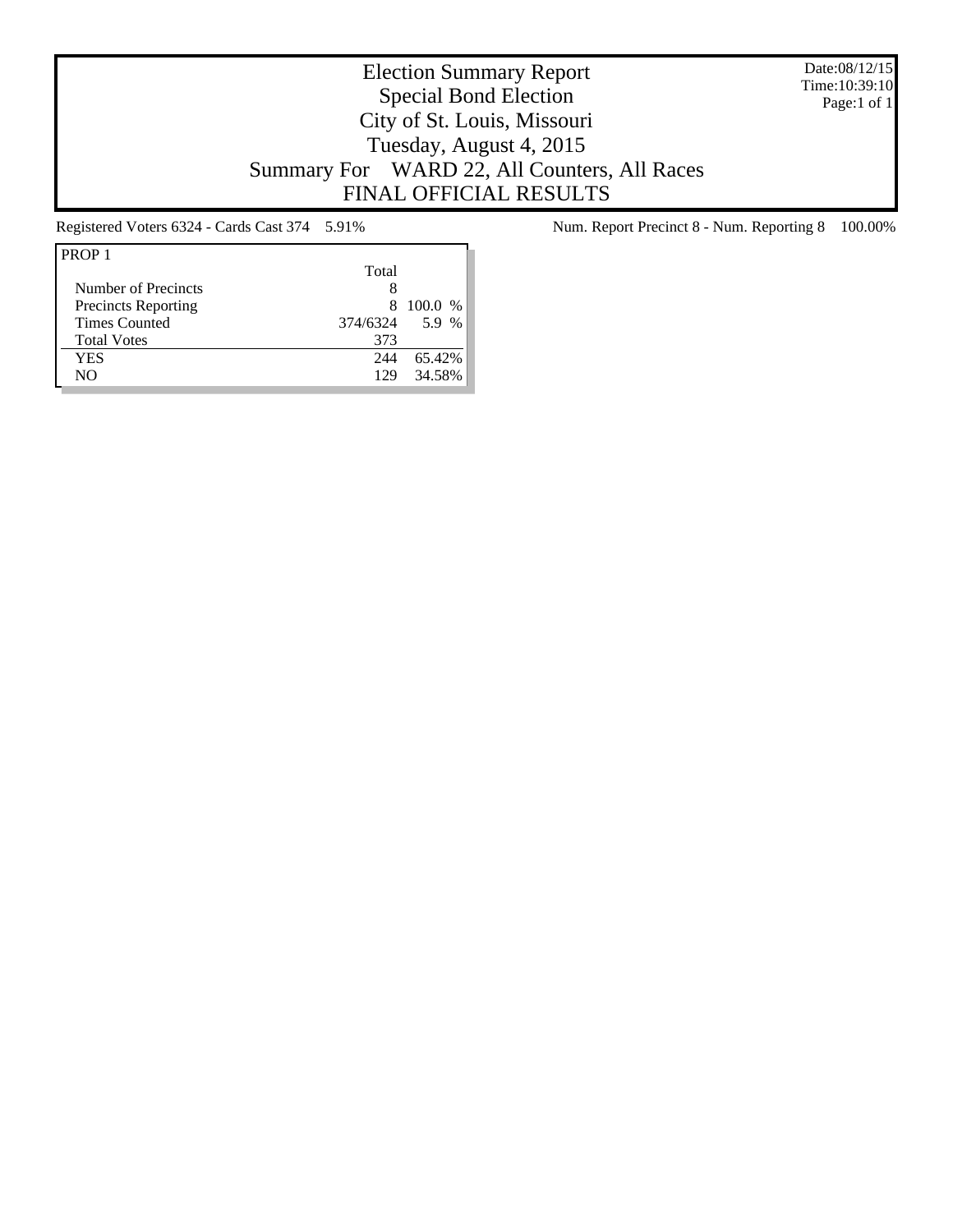Date:08/12/15 Time:10:39:07 Page:1 of 1

# Election Summary Report Special Bond Election City of St. Louis, Missouri Tuesday, August 4, 2015 Summary For WARD 23, All Counters, All Races FINAL OFFICIAL RESULTS

| PROP <sub>1</sub>          |                  |         |
|----------------------------|------------------|---------|
|                            | Total            |         |
| Number of Precincts        | ч                |         |
| <b>Precincts Reporting</b> | 9                | 100.0 % |
| <b>Times Counted</b>       | 1135/8116 14.0 % |         |
| <b>Total Votes</b>         | 1133             |         |
| YES                        | 654              | 57.72%  |
| NΟ                         | 479              | 42.28%  |

Registered Voters 8116 - Cards Cast 1135 13.98% Num. Report Precinct 9 - Num. Reporting 9 100.00%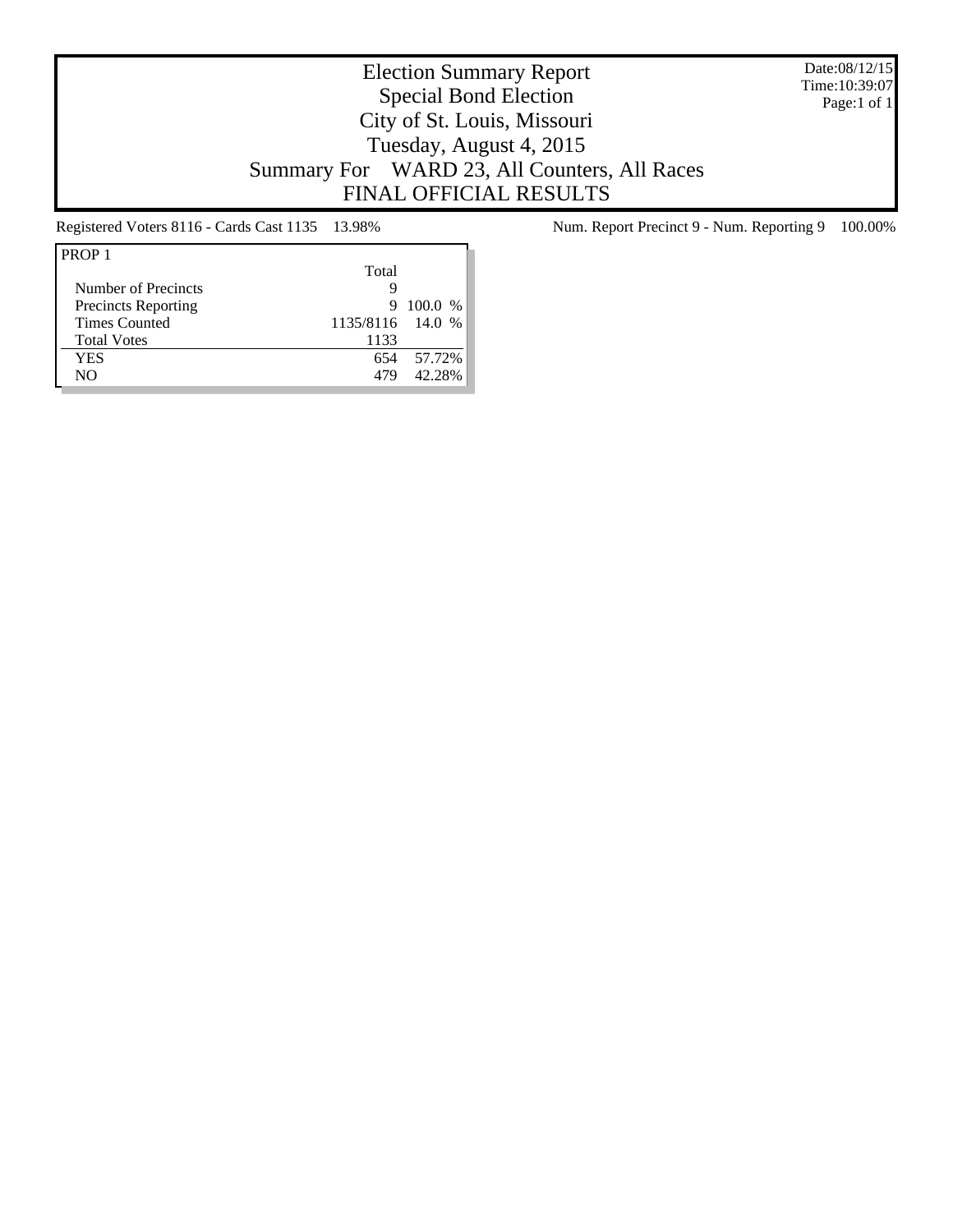Date:08/12/15 Time:10:39:03 Page:1 of 1

# Election Summary Report Special Bond Election City of St. Louis, Missouri Tuesday, August 4, 2015 Summary For WARD 24, All Counters, All Races FINAL OFFICIAL RESULTS

| PROP <sub>1</sub>          |                 |           |
|----------------------------|-----------------|-----------|
|                            | Total           |           |
| Number of Precincts        | 8               |           |
| <b>Precincts Reporting</b> |                 | 8 100.0 % |
| <b>Times Counted</b>       | 772/7116 10.8 % |           |
| <b>Total Votes</b>         | 771             |           |
| YES                        | 466             | 60.44%    |
| NΟ                         | 305             | 39.56%    |

Registered Voters 7116 - Cards Cast 772 10.85% Num. Report Precinct 8 - Num. Reporting 8 100.00%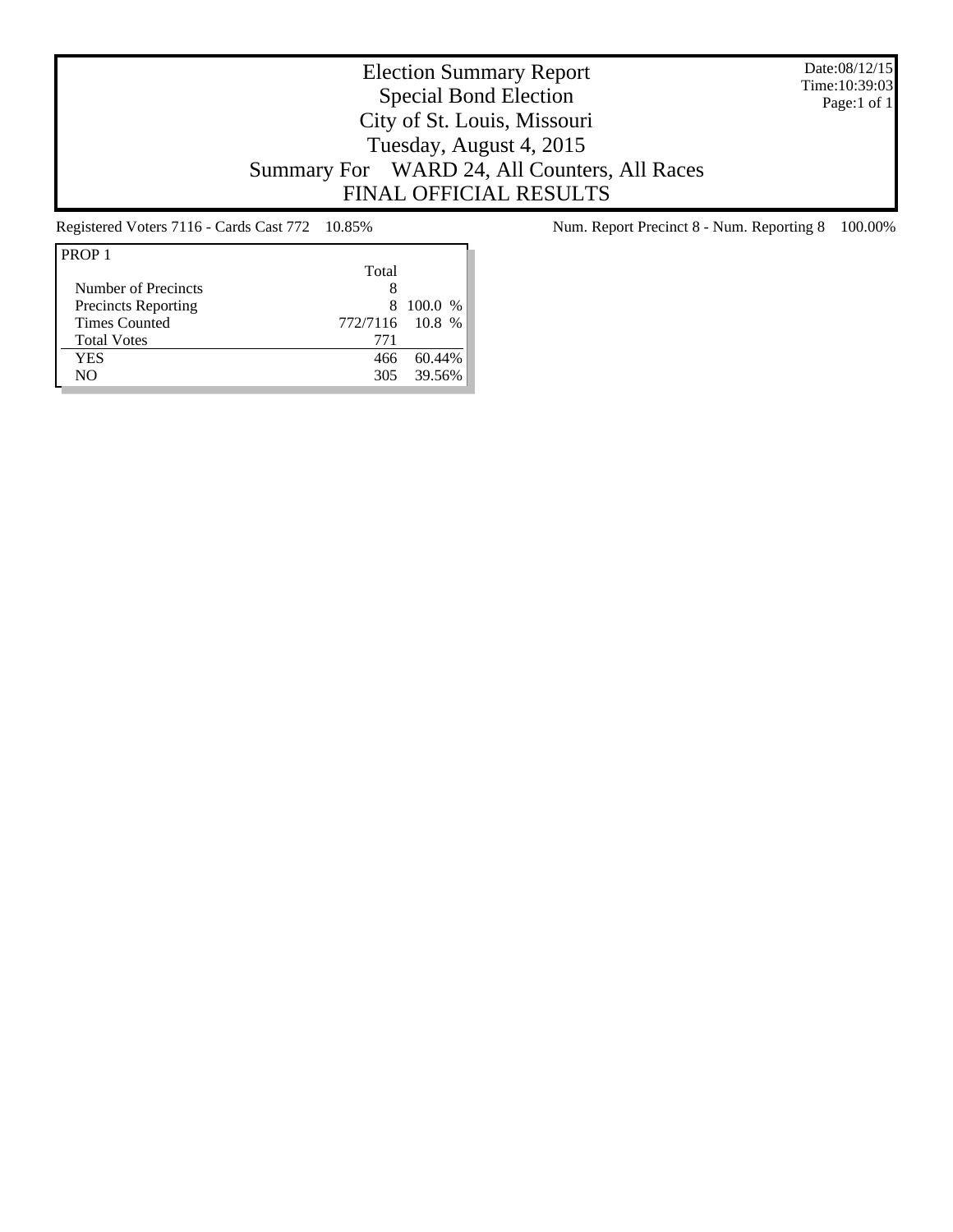Date:08/12/15 Time:10:38:59 Page:1 of 1

# Election Summary Report Special Bond Election City of St. Louis, Missouri Tuesday, August 4, 2015 Summary For WARD 25, All Counters, All Races FINAL OFFICIAL RESULTS

| PROP <sub>1</sub>          |          |           |
|----------------------------|----------|-----------|
|                            | Total    |           |
| Number of Precincts        | 6        |           |
| <b>Precincts Reporting</b> |          | 6 100.0 % |
| <b>Times Counted</b>       | 335/5421 | 6.2 %     |
| <b>Total Votes</b>         | 335      |           |
| YES                        | 218      | 65.07%    |
| NΟ                         | 117      | 34.93%    |

Registered Voters 5421 - Cards Cast 335 6.18% Num. Report Precinct 6 - Num. Reporting 6 100.00%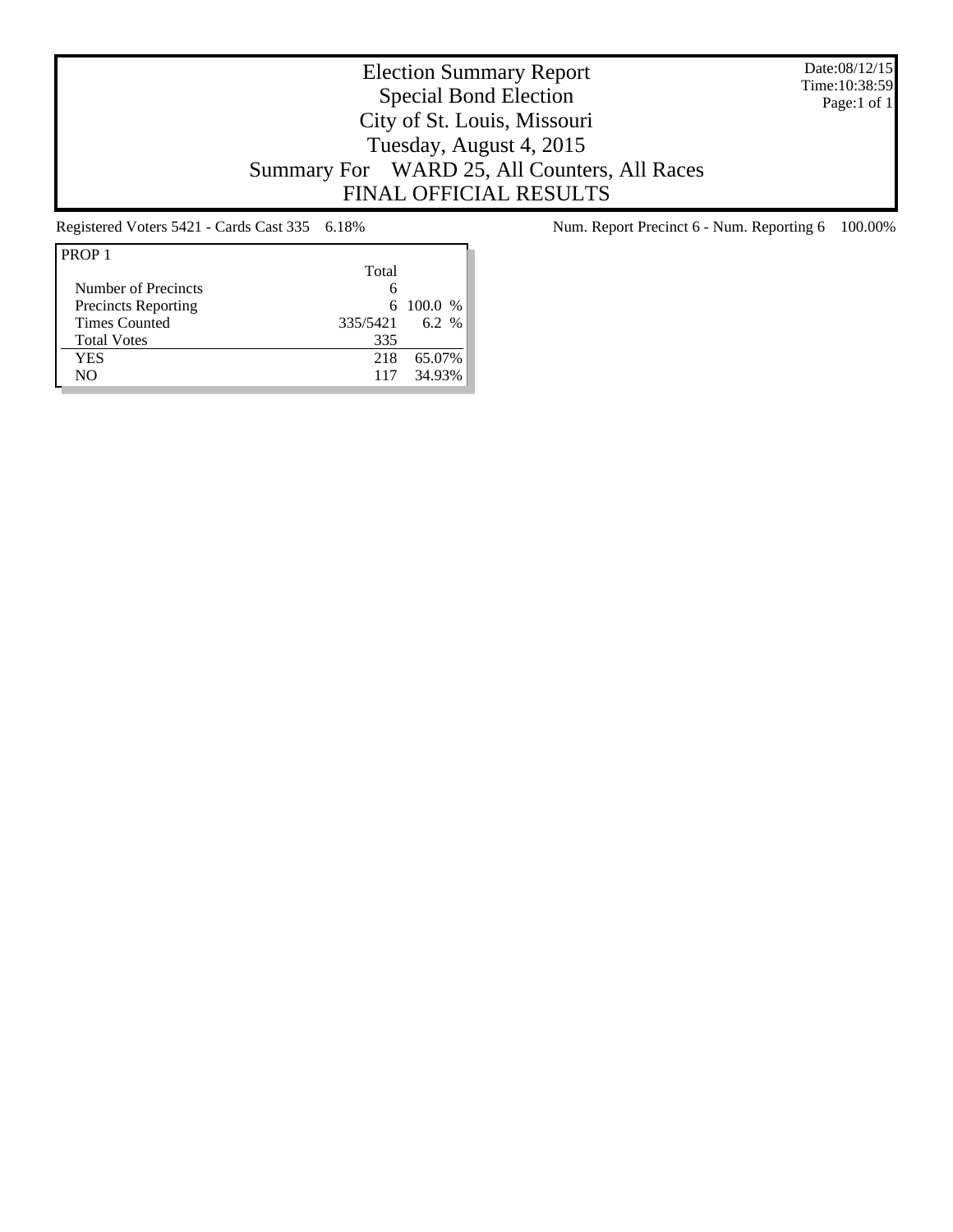Date:08/12/15 Time:10:38:55 Page:1 of 1

# Election Summary Report Special Bond Election City of St. Louis, Missouri Tuesday, August 4, 2015 Summary For WARD 26, All Counters, All Races FINAL OFFICIAL RESULTS

| PROP <sub>1</sub>          |          |           |
|----------------------------|----------|-----------|
|                            | Total    |           |
| Number of Precincts        | 6        |           |
| <b>Precincts Reporting</b> |          | 6 100.0 % |
| <b>Times Counted</b>       | 533/6477 | 8.2%      |
| <b>Total Votes</b>         | 533      |           |
| YES                        | 320      | 60.04%    |
| NΟ                         | 213      | 39.96%    |

Registered Voters 6477 - Cards Cast 533 8.23% Num. Report Precinct 6 - Num. Reporting 6 100.00%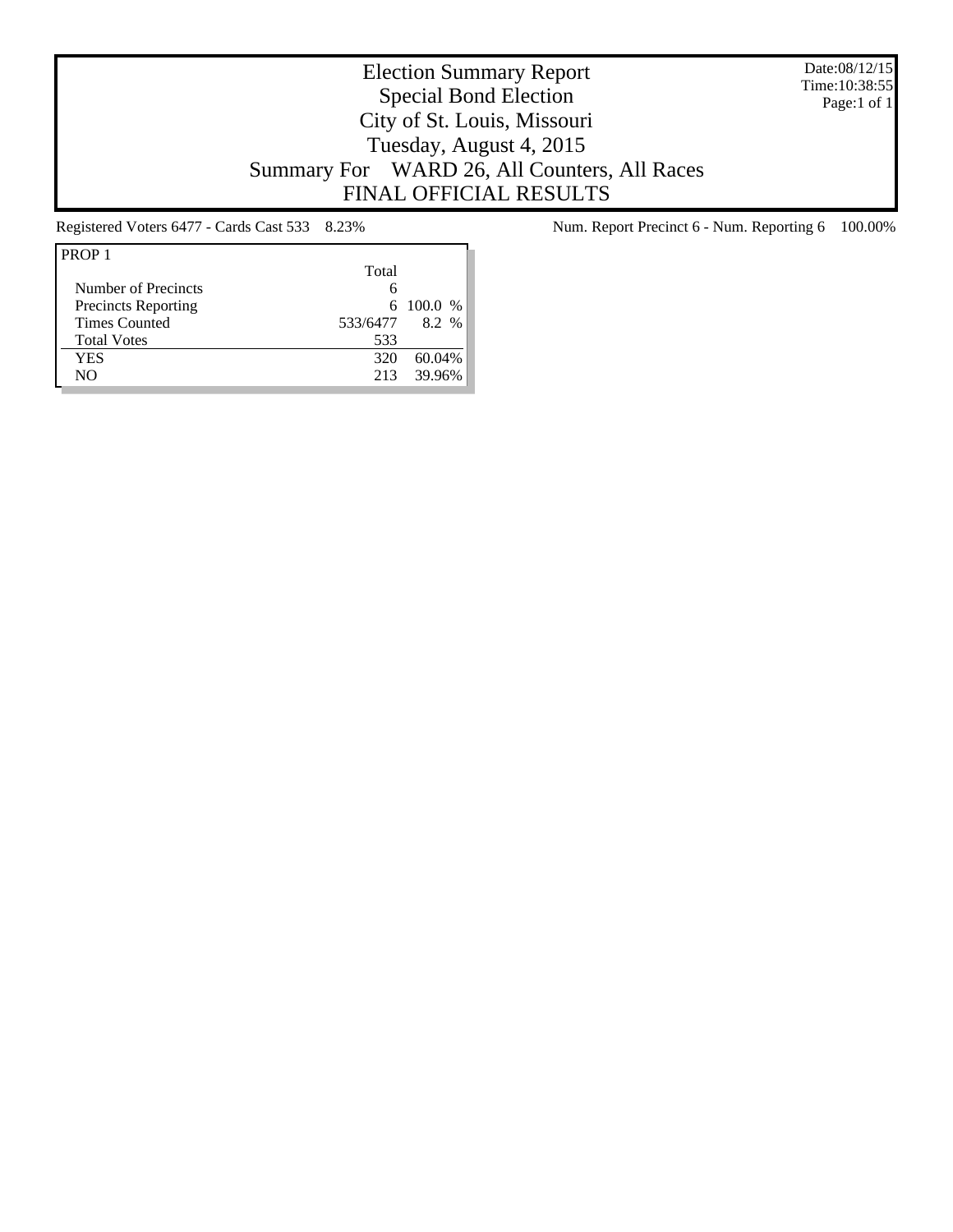Date:08/12/15 Time:10:38:51 Page:1 of 1

# Election Summary Report Special Bond Election City of St. Louis, Missouri Tuesday, August 4, 2015 Summary For WARD 27, All Counters, All Races FINAL OFFICIAL RESULTS

| PROP <sub>1</sub>          |          |         |
|----------------------------|----------|---------|
|                            | Total    |         |
| Number of Precincts        |          |         |
| <b>Precincts Reporting</b> | 8        | 100.0 % |
| <b>Times Counted</b>       | 475/7745 | 6.1 %   |
| <b>Total Votes</b>         | 473      |         |
| YES                        | 281      | 59.41%  |
| NΟ                         | 192      | 40.59%  |

Registered Voters 7745 - Cards Cast 475 6.13% Num. Report Precinct 8 - Num. Reporting 8 100.00%